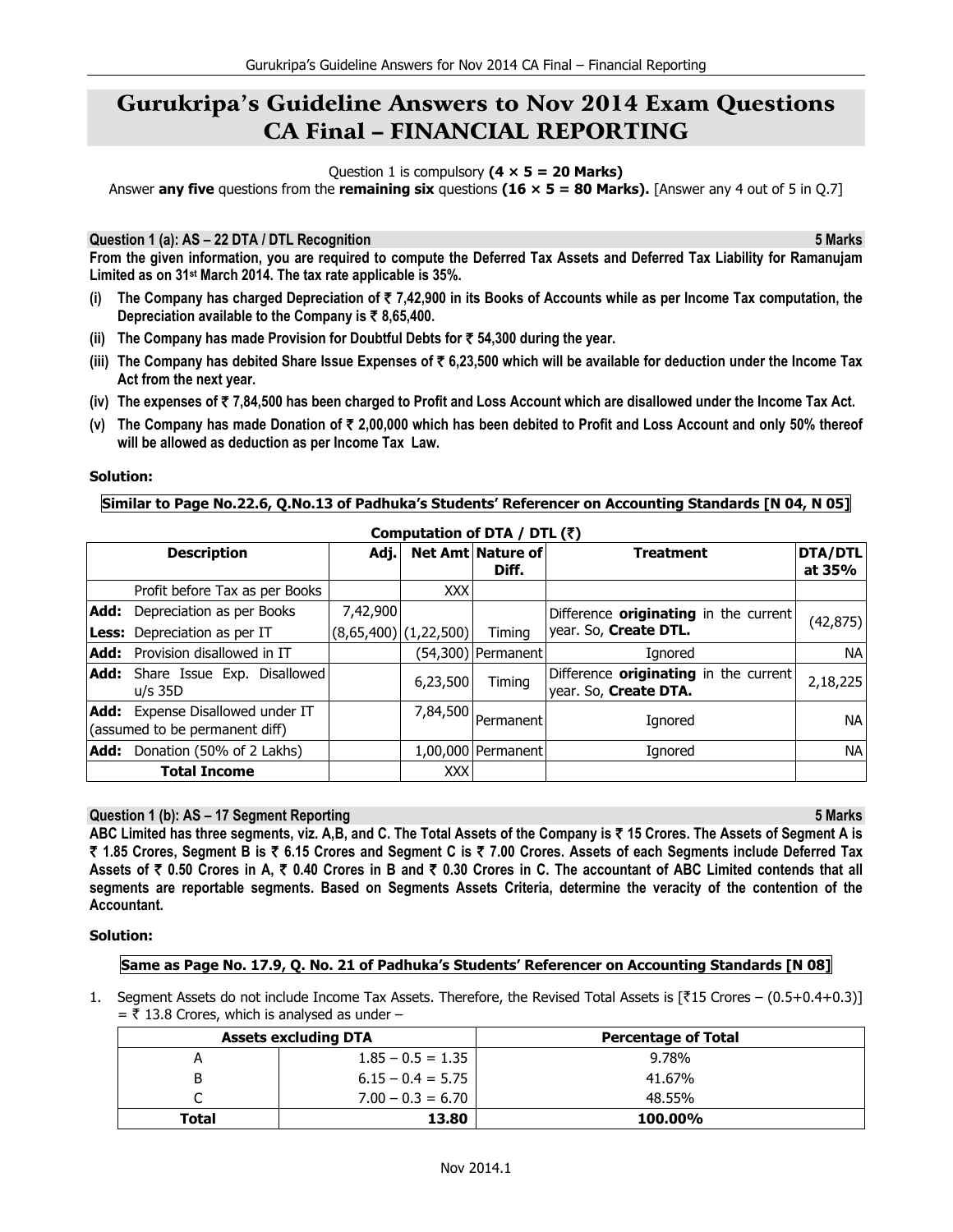- 2. Segment A holds only less than 10% of Total Assets and hence **not** a reportable segment.
- 3. Segment B and C having more than 10% of Total Assets are reportable segments.
	- Therefore, contention of the Accountant that all are reportable segments is **wrong**.

**Note:** However, if Segment A was a Reportable Segment in the earlier year, it will continue as a Reportable Segment, based on "Continuity Principle" **[Para 31]**.

# **Question 1 (c): AS – 26, 28 Intangible Assets 5 Marks**

**Sunny Limited is developing a new production process. During the financial year ended 31st March 2013, the Company has incurred total expenditure of** ` **40 Lakhs on the process. On 1st December 2012, the process has met the norms to be recognized as "Intangible Assets", and the expenditure incurred till that date is** ` **16 Lakhs. During the financial year ending on 31st March 2014, the Company has further incurred** ` **70 Lakhs. The Recoverable Amount as on 31st March 2014 of the process is estimated to be** ` **62 Lakhs. You are required to work out:** 

- **(i) Expenditure to be charged to Profit and Loss Account for the financial year ending on 31st March 2013 and 31st March 2014 (ignore Depreciation)**
- **(ii) Carrying Amount of the Intangible Assets as at 31st March 2013 and 31st March 2014.**

# **Solution:**

# **Same as Page No. 26.13, Q. No. 35 of Padhuka's Students' Referencer on Accounting Standards [M 08]**

- 1. **Expenditure charged to P&L for 2012–2013:** ` 16 Lakhs will be recognized as an **Expense** because the recognition criteria were not met until 1st December 2012. This expenditure will **not** form part of the cost of the Production Process recognized in the Balance Sheet.
- 2. **Carrying Amount of Intangible Asset as on 31.03.2013:** The Production Process will be recognized (i.e. Carrying Amount) as an Intangible Asset at a cost of  $\bar{\tau}$  24 Lakhs (i.e. expenditure incurred till the date in which recognition criteria were met, i.e. Total during FY 2012–13 ₹ 40 Lakhs less Expenses upto 1<sup>st</sup> Dec 2012 ₹ 16 Lakhs).

# 3. **Expenditure charged to P&L A/c for 2013–2014:**

**XYZ Limited is having the following Fixed Deposit Receipts:** 

|       | <b>Particulars</b>                                                                             | ₹ Lakhs |
|-------|------------------------------------------------------------------------------------------------|---------|
|       | Book Value on $31.3.2014$ = Carrying Amt on $31.3.2013$ + Expenditure in $2013-2014$ = 24 + 70 | 94      |
| Less: | Recoverable Amount                                                                             | 62      |
|       | Impairment Loss to be charged to P&L A/c                                                       |         |

4. **Carrying Amount of Intangible Asset as on 31.03.2014:** The Production Process will be shown at Book Value र 94 Lakhs, or Recoverable Amount ₹ 62 Lakhs, whichever is less, hence at ₹ 62 Lakhs as above.

# **Question 1 (d): Schedule III Disclosure 5 Marks**

| A LE LIMILED IS HAVING THE FORDWING FIXED DEDOSIT RECEIDES. |             |                      |           |  |  |
|-------------------------------------------------------------|-------------|----------------------|-----------|--|--|
| <b>Bank</b>                                                 | Date of FDR | <b>Maturity Date</b> | Amount    |  |  |
| <b>Axis Bank Limited</b>                                    | 01–Jan–14   | $30 -$ Apr $-15$     | 10.00.000 |  |  |
| <b>Punjab National Bank</b>                                 | 01-Jan-14   | $30 - Jun - 14$      | 15.00.000 |  |  |
| <b>State Bank of India</b>                                  | 28-Feb-14   | $30 - May - 14$      | 10.00.000 |  |  |
| <b>ICICI Bank</b>                                           | 31–Jan–13   | $31 - Jan - 15$      | 10,00,000 |  |  |

**Prepare Notes to Accounts showing the above Deposits in accordance with the requirements of Revised Schedule III.** 

# **Solution:**

# **Refer Page No. 1.22 Point 2 (d) of Padhuka's Students' Guide on Financial Reporting**

# **Note 'X': Cash & Bank Balances as on 31.03.2014 (Balance Sheet Date)**

| <b>Particulars</b>                                        |           |  |
|-----------------------------------------------------------|-----------|--|
| (A) Cash in Hand                                          |           |  |
| (B) Balances with Bank                                    |           |  |
| Less than 12 Months Maturity.<br>(i)                      |           |  |
| Cash Equivalent as per AS-3 (less than 3 Months Maturity) | 25,00,000 |  |
| Other Bank Balances                                       | 10,00,000 |  |
| More than 12 Months Maturity<br>(ii)                      | 10,00,000 |  |
|                                                           | 45,00,000 |  |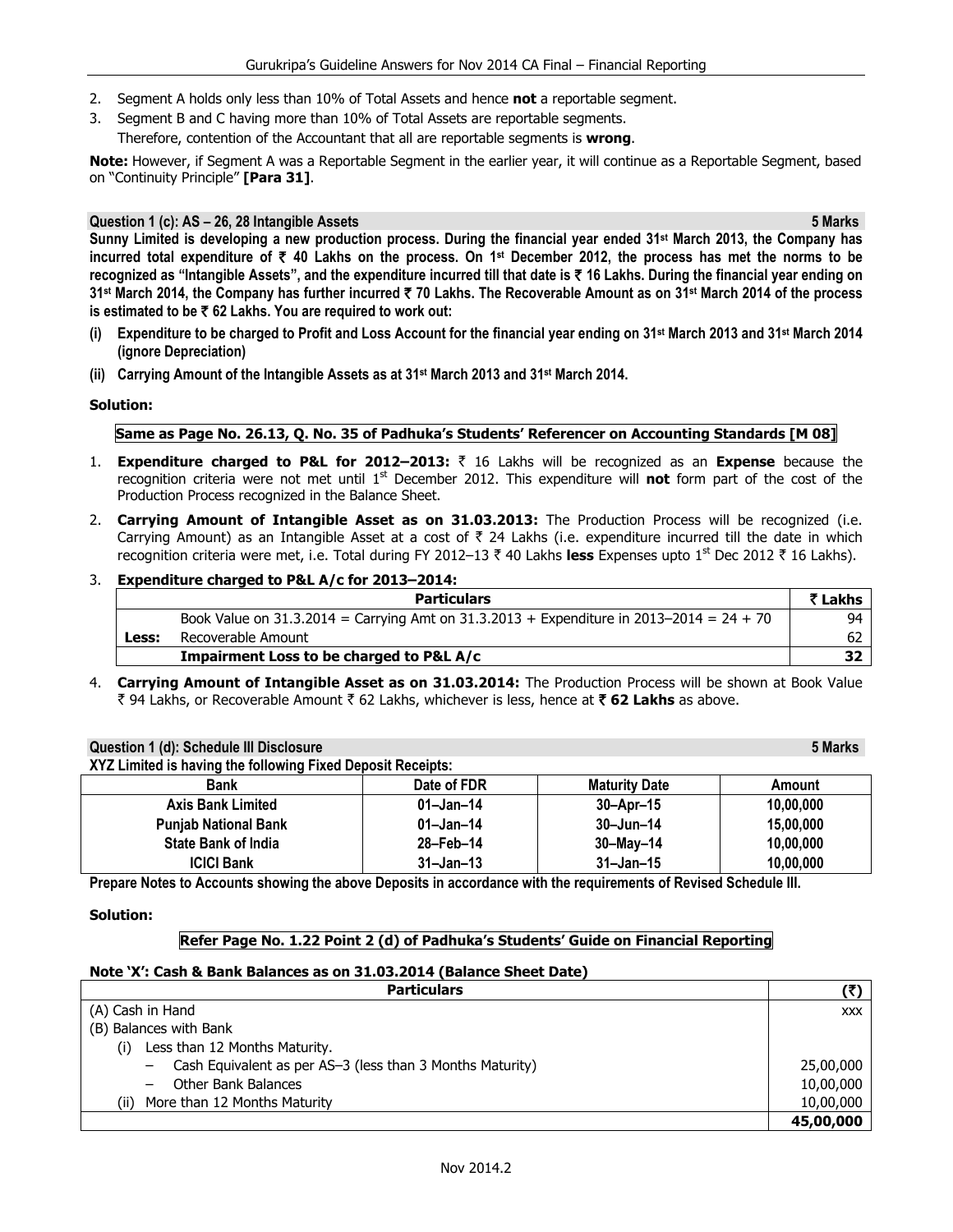| Question 2: Amalgamation – Purchasing Co. noiging in Seiling Company                              |     |                  |                  | TO MATKS |
|---------------------------------------------------------------------------------------------------|-----|------------------|------------------|----------|
| The Summarised Balance Sheet of 'S' Limited and 'H' Limited as on 30th June 2014 were as follows: |     |                  | (そ Crores)       |          |
| <b>Particulars</b>                                                                                |     | <b>S</b> Limited | <b>H</b> Limited |          |
| <b>Equity and Liabilities</b>                                                                     |     |                  |                  |          |
| <b>Equity Share Capital</b>                                                                       |     | 80               |                  | 25       |
| <b>Reserves and Surplus</b>                                                                       |     | 400              |                  | 75       |
| 10%, 25,00,000 Debentures of ₹100 each                                                            |     |                  |                  | 25       |
| Non-current Liabilities: Other Liabilities                                                        |     | 120              |                  |          |
| <b>Current Liabilities</b>                                                                        |     | 356              |                  | 200      |
| <b>Total Liabilities</b>                                                                          |     | 956              |                  | 325      |
| <b>Assets</b>                                                                                     |     |                  |                  |          |
| <b>Fixed Assets(at cost)</b>                                                                      | 200 |                  | 75               |          |
| <b>Less: Depreciation</b>                                                                         | 100 | 100              | 50               | 25       |
| Investment in 'H' Limited                                                                         |     |                  |                  |          |
| 2 Crores Equity Shares of ₹ 10 each at cost                                                       | 32  |                  |                  |          |
| 10% 25,00,000 Debentures of ₹100 each at cost                                                     | 24  | 56               |                  |          |
| <b>Current Assets</b>                                                                             |     | 800              |                  | 300      |
| Total Assets                                                                                      |     | 956              |                  | 325      |

**In a duly approved scheme of absorption, 'S' Limited took over the assets of 'H' Limited at an agreed value of** ` **330 Crores and the Liabilities were taken over at Book Value. Other Shareholders of 'H' Limited were allotted Equity Shares in 'S' Limited at a**  premium of ₹ 90 per share in satisfaction of their claim. 'S' Limited valued the Fixed Assets taken over at ₹ 40 Crores and all **other Assets and Liabilities were recorded at Book Value. The scheme of absorption was completed on 1st July 2014. You are required to:** 

**(i) Pass necessary Journal entries in the books of 'S' Limited to record the transactions.** 

**(ii) Prepare the Balance Sheet of 'S' Limited after absorption in the Schedule III format along with Notes to accounts.** 

# **Solution:**

# **Refer Illustrations in Page No. 2.55 to Page No.2.71 of Padhuka's Students' Guide on Financial Reporting**

| 1. Basic Information    |                                |                                                   |  |  |  |
|-------------------------|--------------------------------|---------------------------------------------------|--|--|--|
| <b>Selling Co: HLtd</b> | <b>Date of B/S:</b> $1st$ July | <b>Nature of Amalgamation:</b>                    |  |  |  |
| <b>Buying Co: S Ltd</b> | <b>Date of Amg:</b> $1st$ July | Purchase (Since Assets are revalued for takeover) |  |  |  |

|       | 2. Net Assets Taken over                               |                                                                                                          |          |  |  |
|-------|--------------------------------------------------------|----------------------------------------------------------------------------------------------------------|----------|--|--|
|       |                                                        | <b>Particulars</b>                                                                                       | ₹ Crores |  |  |
|       | Assets taken over                                      |                                                                                                          | 330.00   |  |  |
| Less: | Liabilities taken over                                 | – Debentures                                                                                             | (25.00)  |  |  |
|       |                                                        | - Current Liabilities                                                                                    | (200.00) |  |  |
|       | <b>Net Assets Taken over</b>                           |                                                                                                          | 75.00    |  |  |
|       | Share of Interest (Minority Interest = 20%=₹15 Crores) | Since Purchasing Company S Ltd. Holds (₹ 20 Crores out of ₹ 25 Crores) = 80% of H Ltd. Shares, Outsiders | 15.00    |  |  |
|       |                                                        | Purchase Consideration is paid in the form of Equity Shares of ₹ 10 each at ₹ 90 Premium.                |          |  |  |
|       |                                                        | Value per Share = ₹ 100. Hence 15 Lakhs Shares $\times$ ₹ 100 = ₹15 Crores.                              |          |  |  |

| 3. Journal Entries in the Books of S Ltd (₹ Crores)                                              |     |              |               |  |
|--------------------------------------------------------------------------------------------------|-----|--------------|---------------|--|
| <b>Particulars</b>                                                                               |     | <b>Debit</b> | <b>Credit</b> |  |
| 1. Business Purchase A/c                                                                         | Dr. | 15.00        |               |  |
| To Liquidator of H Ltd A/c                                                                       |     |              | 15.00         |  |
| (Being Purchase Consideration Due on a scheme of amalgamation pursuant to HC Order               |     |              |               |  |
| No. dated                                                                                        |     |              |               |  |
| 2. Liquidator of H Ltd A/c                                                                       | Dr. | 15.00        |               |  |
| To Equity Share Capital A/c                                                                      |     |              | 1.50          |  |
| To Securities Premium A/c                                                                        |     |              | 13.50         |  |
| (Being Discharge of Purchase Consideration by issue of 15 Lakhs Equity Shares of $\bar{\tau}$ 10 |     |              |               |  |
| each at a premium of ₹ 90)                                                                       |     |              |               |  |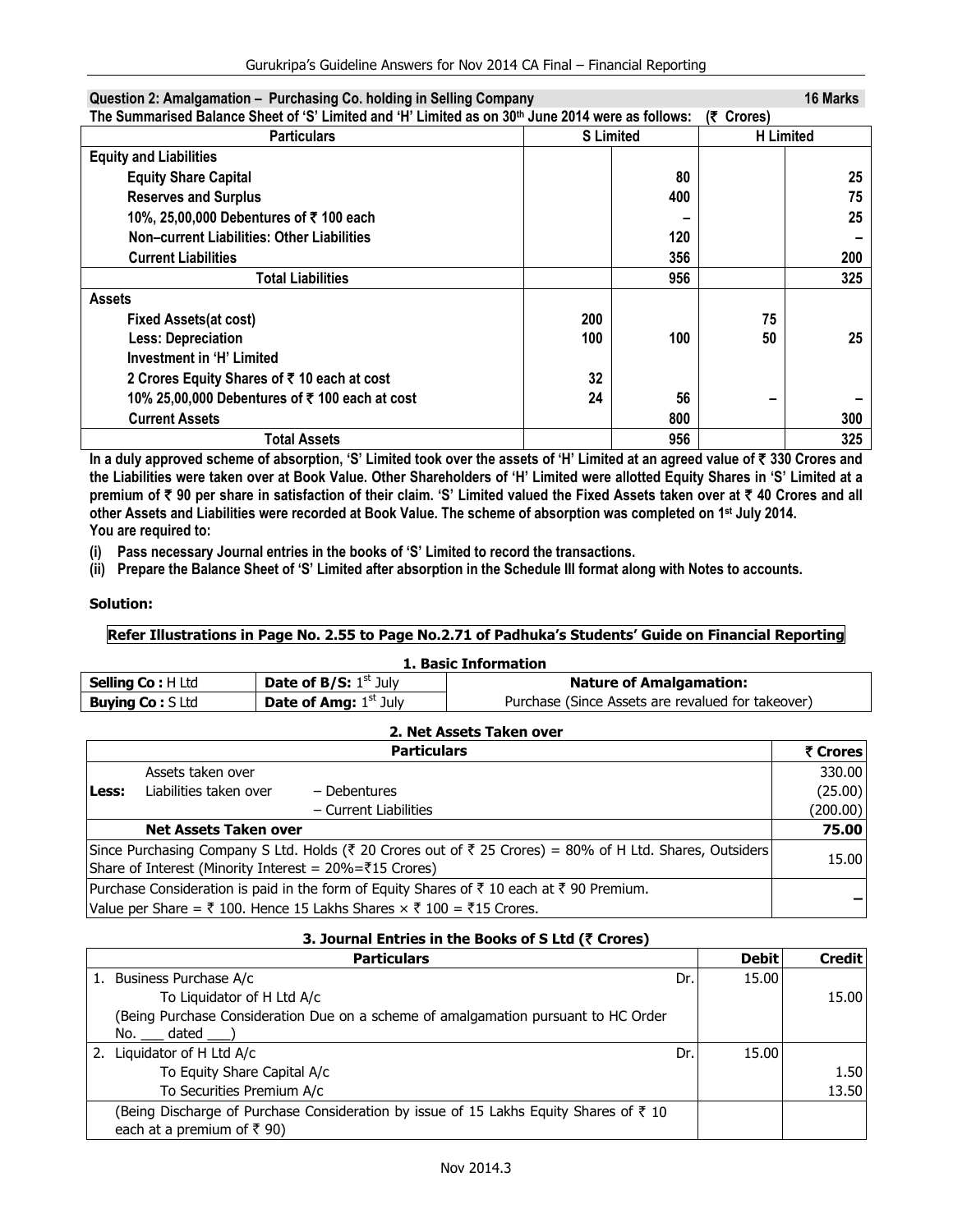| <b>Particulars</b>                                                         |     | <b>Debit</b> | <b>Credit</b> |
|----------------------------------------------------------------------------|-----|--------------|---------------|
| 3. Fixed Assets A/c (at given value)                                       | Dr. | 40.00        |               |
| Current Assets A/c                                                         | Dr. | 300.00       |               |
| To 10% Debentures A/c                                                      |     |              | 25.00         |
| To Current Liabilities A/c                                                 |     |              | 200.00        |
| To Investments A/c (Cancellation of Investment in Equity Shares of H Ltd.) |     |              | 32.00         |
| To Business Purchase A/c                                                   |     |              | 15.00         |
| To Capital Reserve A/c (Bal. Fig)                                          |     |              | 68.00         |
| (Being Assets and Liabilities taken over)                                  |     |              |               |
| 10% Debentures A/c<br>4.                                                   | Dr. | 25.00        |               |
| To Investment in H Ltd (in Debentures)                                     |     |              | 24.00         |
| To Capital Reserve                                                         |     |              | 1.00          |
| (Being Cancellation of Debentures on takeover)                             |     |              |               |

|     |                                 | Particulars as at 1 <sup>st</sup> July | <b>Note</b>             | <b>This Year</b> | Prev. Yr |
|-----|---------------------------------|----------------------------------------|-------------------------|------------------|----------|
| Ι.  | <b>EQUITY AND LIABILITIES</b>   |                                        |                         |                  |          |
| (1) | <b>Shareholders' Funds:</b>     |                                        |                         |                  |          |
|     | (a) Share Capital               |                                        | 1                       | 81.50            |          |
|     | (b) Reserves & Surplus          |                                        | $\overline{\mathbf{2}}$ | 482.50           |          |
| (2) | <b>Non-Current Liabilities:</b> | <b>Other Liabilities</b>               |                         | 120.00           |          |
| (3) | <b>Current Liabilities:</b>     | (₹ 356 + ₹ 200)                        |                         | 556.00           |          |
|     |                                 | <b>Total</b>                           |                         | 1240.00          |          |
| 11  | <b>ASSETS</b>                   |                                        |                         |                  |          |
| (1) | <b>Non-Current Assets:</b>      | $-$ Fixed Assets (100 + 40)            |                         | 140.00           |          |
| (2) | <b>Current Assets</b>           | (₹ 800 + ₹ 300)                        |                         | 1100.00          |          |
|     |                                 | <b>Total</b>                           |                         | 1240.00          |          |

# **4. Balance Sheet of S Ltd as on 1<sup>st</sup> July (₹ Crores)**

| <b>Notes to the Balance Sheet:</b>                                                         | Note 1: Share Capital (₹ Crores) |                  |            |
|--------------------------------------------------------------------------------------------|----------------------------------|------------------|------------|
|                                                                                            | <b>Particulars</b>               | <b>This Year</b> | Prev. Year |
| Authorised:<br>Equity Shares of $\bar{z}$ each                                             |                                  |                  |            |
| <b>Issued, Subscribed &amp; Paid up:</b> 8.15 Crores Equity Shares of $\bar{\tau}$ 10 each |                                  | 81.50            |            |
| (Of the above Shares, 75 Lakhs Shares are allotted for consideration other than cash)      |                                  |                  |            |
|                                                                                            | Total                            | 81.50            |            |

# **Note 2: Reserves and Surplus (₹ Crores)**

|      | <b>Particulars</b>      | <b>Free Reserves</b> | <b>Securities</b><br><b>Premium</b> | <b>Capital Reserve</b> |
|------|-------------------------|----------------------|-------------------------------------|------------------------|
|      | Opening Balance         | 400.00               | Nil                                 | Nil                    |
| Add: | Arising on Amalgamation | Nil                  | 13.50                               | $68.00 + 1.00$         |
|      | Closing Balance         | 400.00               | 13.50                               | 69.00                  |
|      | <b>Total</b>            |                      | 482.50                              |                        |

**Question 3: Consolidation of Financial Statements 16 Marks <b>16 Marks 16 Marks 16 Marks** 

**'HIM' Limited is a Company carrying on the business of beauty products and is having a subsidiary 'SIM' Limited. Their Balance Sheet as on 31st March 2014 were as under:** 

|                                | <b>HIM Limited</b> | <b>SIM Limited</b> |
|--------------------------------|--------------------|--------------------|
| <b>Shareholders Fund</b>       |                    |                    |
| <b>Share Capital</b>           | 25,00,000          | 5,80,000           |
| <b>Reserves and Surplus</b>    |                    |                    |
| <b>General Reserves</b>        | 2,00,000           | 1,20,000           |
| <b>Profit and Loss Account</b> | 3,12,500           | 2,05,000           |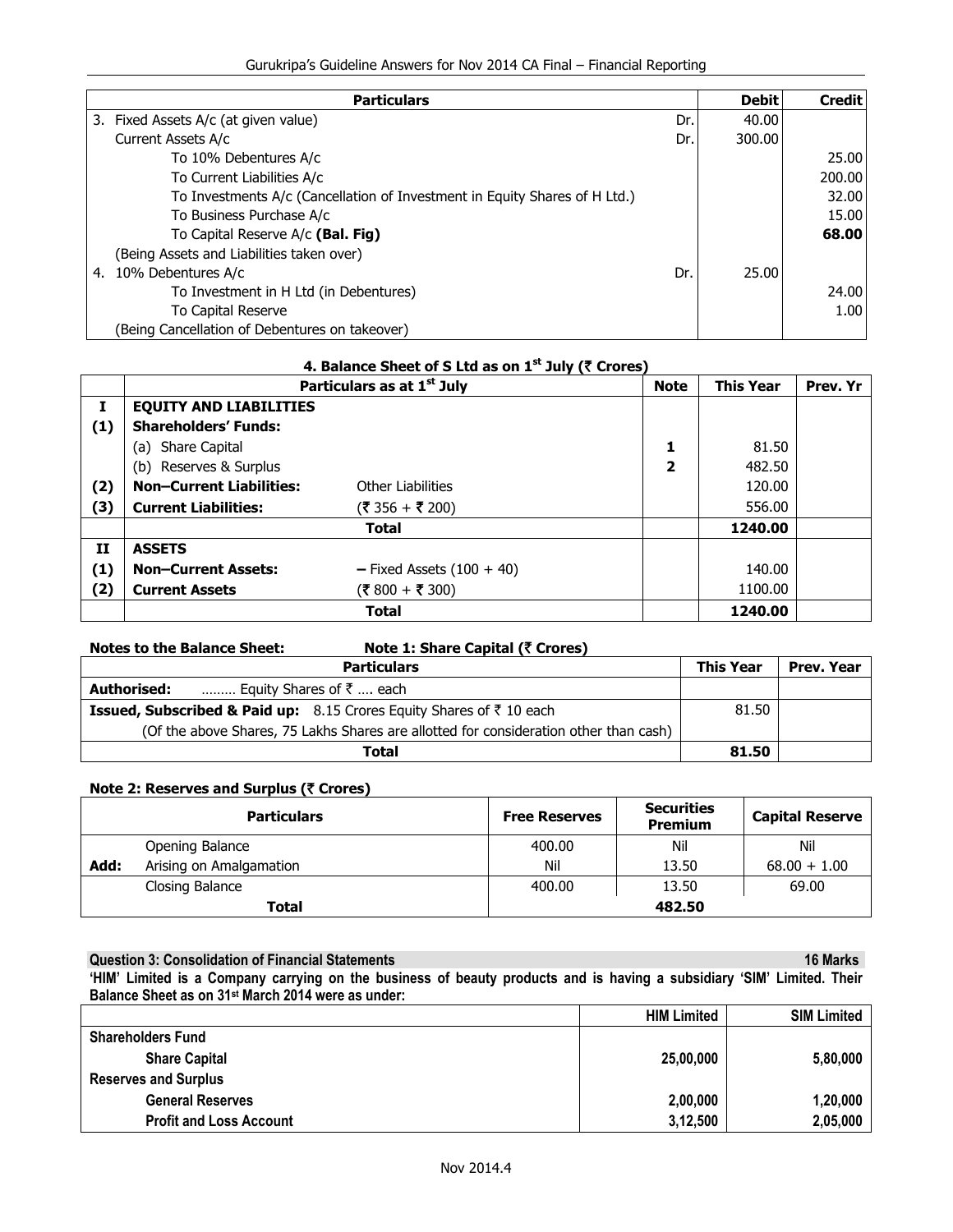|                                                            | <b>HIM Limited</b> | <b>SIM Limited</b> |
|------------------------------------------------------------|--------------------|--------------------|
| <b>Current Liabilities</b>                                 |                    |                    |
| <b>Trade Payable</b>                                       | 4,55,000           | 2,35,500           |
| <b>Bills Payable</b>                                       | 28,000             | 83,000             |
| <b>Total Liabilities</b>                                   | 34,95,500          | 12,23,500          |
| <b>Assets</b>                                              |                    |                    |
| <b>Non-Current Assets</b><br>А.                            |                    |                    |
| <b>Fixed Assets</b><br>1.                                  | 21,70,000          | 6,25,000           |
| Non-current Investments (4060 Shares in SIM Limited)<br>2. | 5,10,000           |                    |
| <b>Current Assets</b><br>В.                                |                    |                    |
| <b>Inventories</b>                                         | 4,80,000           | 3,19,200           |
| <b>Trade Payable</b>                                       | 1,80,000           | 1,64,000           |
| <b>Bills Receivable</b>                                    | 68,000             | 1,00,000           |
| <b>Cash and Bank Balances</b>                              | 87,500             | 15,300             |
| <b>Total Assets</b>                                        | 34,95,500          | 12,23,500          |

**HIM Limited has also given the following information:** 

**(i) HIM Limited has acquired the shares in SIM Limited in two lots on two different dates. The relevant information at the time of acquisition of shares was as under:** 

| No. of Shares acquired           | <b>Balance in General Reserves</b> | <b>Balance in Profit and Loss Account</b> |
|----------------------------------|------------------------------------|-------------------------------------------|
| 1 <sup>st</sup> Acquisition 3480 | 80,000                             | 25,000                                    |
| 2 <sup>nd</sup> Acquisition 580  | 85.000                             | 1.02.000                                  |

- **(ii) Bill Receivable of HIM Limited includes** ` **15,000 being acceptance from SIM Limited.**
- **(iii) Both the Companies have declared dividends of 10% for the year ended on 31st March 2014, but it has not been provided in the books of accounts.**
- **(iv) SIM Limited's Inventory includes Stock of** ` **1,45,000 purchased from HIM Limited. HIM Limited sells goods at Mark–up of 25% on its cost.**

**Prepare the Consolidated Balance Sheet of HIM Limited along with "Notes to Accounts".** 

# **Solution:**

**Similar to Page No. 3.91 Q.No. 35 of Padhuka's Students' Guide on Financial Reporting [N 00 (Mod.), N 13 (Mod.)]** 

| 1. Basic Information   |             |                                      |                             |                             |  |  |
|------------------------|-------------|--------------------------------------|-----------------------------|-----------------------------|--|--|
| <b>Company Status</b>  |             | <b>Holding Status</b>                |                             |                             |  |  |
| <b>Holding Company</b> | $=$ HIM Ltd | $1st$ Acquisition = 3480 Shares      | 1 <sup>st</sup> Acquisition | 2 <sup>nd</sup> Acquisition |  |  |
| Subsidiary Company     | $=$ SIM Ltd | $1st$ Acquisition = 580 Shares       | 60%                         | 10%                         |  |  |
|                        |             | Date of Consolidation = $31.03.2014$ |                             |                             |  |  |

| (a) General Reserve Account                 |                                             |                                            |  |  |
|---------------------------------------------|---------------------------------------------|--------------------------------------------|--|--|
|                                             |                                             |                                            |  |  |
| $1st$ Acquisition = ₹ 80,000                | $2nd$ Acquisition = ₹ 5,000                 | Post-Acquisition = $\overline{\xi}$ 35,000 |  |  |
| HIM:<br>(a)                                 | HIM:<br>(a)                                 | (a) HIM: 70% - ₹ 24,500 Post-acqn          |  |  |
| $60\% - ₹ 48,000$ Pre-acqn                  | $60\% - ₹ 30,000$ Post-acgn                 | (b) Minority: $30\% - ₹ 10,500$            |  |  |
| $10\% - \overline{5}$ 8,000 Pre-acquisition | $10\% - \overline{\xi}$ 500 Pre-acquisition |                                            |  |  |
| Minority: 30% – ₹ 24,000<br>(b)             | Minority: $30\% - ₹ 1,500$<br>(c)           |                                            |  |  |

# **2. Analysis of Reserves (**`**)**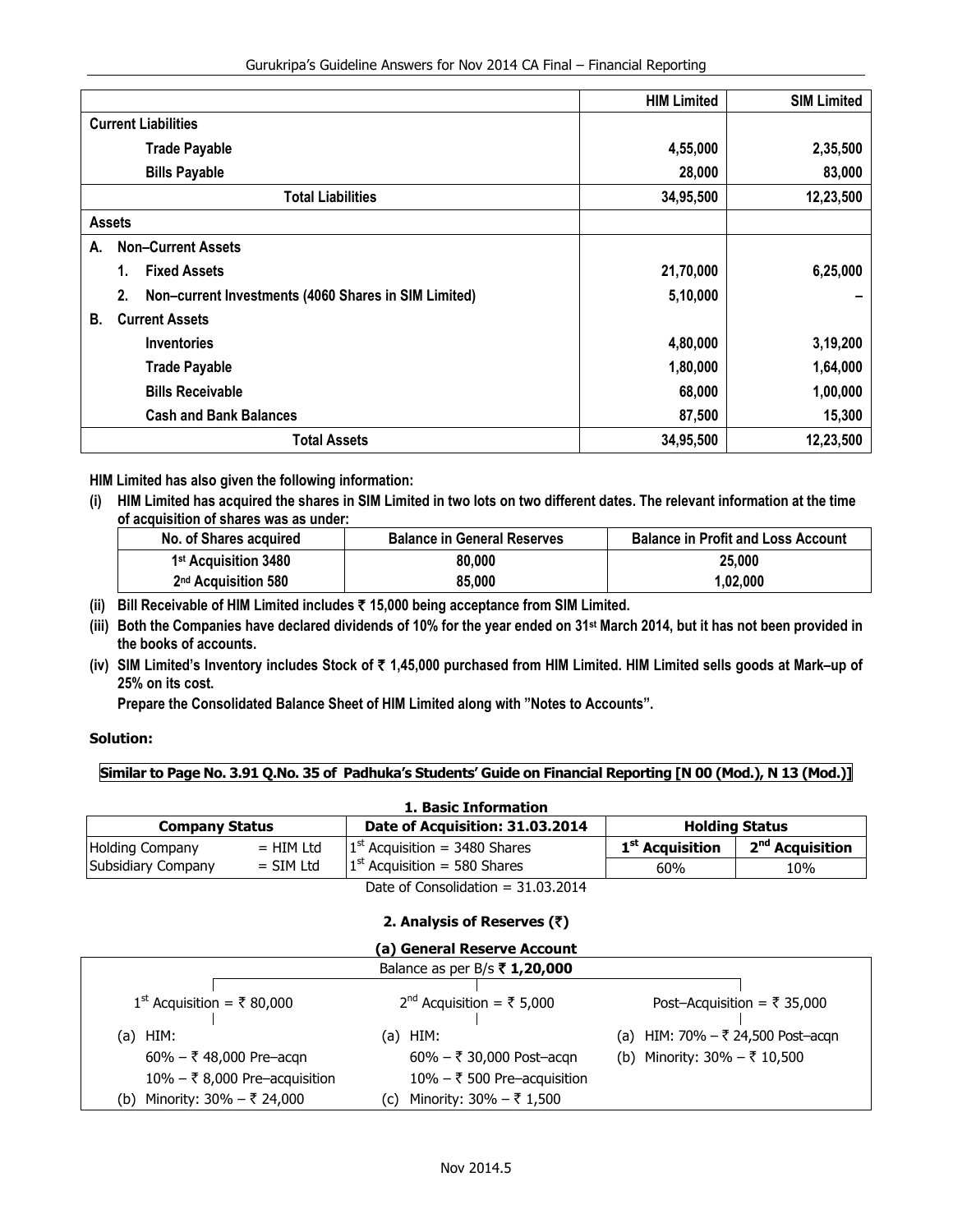| (b) Profit & Loss Account                                                                                               |                                                                                                                             |                                                                         |  |  |
|-------------------------------------------------------------------------------------------------------------------------|-----------------------------------------------------------------------------------------------------------------------------|-------------------------------------------------------------------------|--|--|
|                                                                                                                         | Balance as per B/s ₹ 2,05,000                                                                                               |                                                                         |  |  |
| 1 <sup>st</sup> Acquisition = ₹ 25,000                                                                                  | $2nd$ Acquisition = ₹ 77,000                                                                                                | Post-Acquisition = ₹ 1,03,000                                           |  |  |
| (a) HIM:<br>$60\% - \overline{5}$ 15,000 Pre-acgn<br>$10\%$ – ₹ 2,500 Pre-acquisition<br>Minority: 30% – ₹ 7,500<br>(b) | $(a)$ HIM:<br>$60\% - ₹ 46,200$ Post-acgn<br>$10\% - \overline{5}$ 7,700 Pre-acquisition<br>Minority: 30% – ₹ 23,100<br>(b) | (a) HIM: $70\% - ₹ 72,100$ Post-acqn<br>(b) Minority: $30\% - ₹ 30,900$ |  |  |

# **3. Other Adjustments**

| <b>Particulars</b>                                        |     |          | <b>Credit</b> |
|-----------------------------------------------------------|-----|----------|---------------|
| (a) Inter-unit owings cancelled                           |     |          |               |
| Bills Payable A/c                                         | Dr. | 15,000   |               |
| To Bills Receivable A/c                                   |     |          | 15,000        |
| (Being Inter-unit owings cancelled)                       |     |          |               |
| (b) Dividend declared to be provided in Books             |     |          |               |
| Profit & Loss A/c                                         | Dr. | 2,50,000 |               |
| To Dividend Payable A/c                                   |     |          | 2,50,000      |
| (Being provision for dividend to be declared)             |     |          |               |
| (c) Unrealised Profit on Downstream Transaction (Note)    |     |          |               |
| Profit & Loss A/c [HIM Ltd]                               | Dr. | 29,000   |               |
| <b>To Closing Stock</b>                                   |     |          | 29,000        |
| (Being Elimination of Unrealised Profit in Closing Stock) |     |          |               |

**Note:** HIM Ltd sold to SIM Ltd = Profit = 25% on Cost = 1/5 on Sale Price = 1/5 on ₹ 1,45,000 = ₹ 29,000

| 4. Minority Interest                                                                                            |          |  |
|-----------------------------------------------------------------------------------------------------------------|----------|--|
| <b>Particulars</b>                                                                                              | (₹       |  |
| (a) Share Capital $[3, 5, 80, 000 \times 30\%]$                                                                 | 1,74,000 |  |
| Pre-acquisition Reserve & Post-acquisition Reserve $[24,000 + 1,500 + 10,500 + 7,500 + 23,100 + 30,900]$<br>(b) | 97,500   |  |
| Total                                                                                                           | 2,71,500 |  |
|                                                                                                                 |          |  |

|       | 5. Cost of Control                                                               |            |  |  |  |  |
|-------|----------------------------------------------------------------------------------|------------|--|--|--|--|
|       | <b>Particulars</b>                                                               |            |  |  |  |  |
|       | Cost of Investments                                                              |            |  |  |  |  |
| Less: | Share in Net Assets                                                              |            |  |  |  |  |
|       | (a) Share Capital ( $\bar{\xi}$ 5,80,000 $\times$ 70%)                           | (4,06,000) |  |  |  |  |
|       | Pre-Acquisition Profit $(48,000 + 15,000 + 12,500 + 7,700 + 8,000 + 500)$<br>(b) | (81,700)   |  |  |  |  |
|       | Goodwill                                                                         | 22,300     |  |  |  |  |

|     |                               | 6. Consolidated Balance Sheet of HIM Ltd SIM Ltd as at 31.03.2014 |             |                  | (3)      |
|-----|-------------------------------|-------------------------------------------------------------------|-------------|------------------|----------|
|     |                               | Particulars as at 31 <sup>st</sup> March                          | <b>Note</b> | <b>This Year</b> | Prev. Yr |
|     | <b>EQUITY AND LIABILITIES</b> |                                                                   |             |                  |          |
| (1) | <b>Shareholders' Funds:</b>   |                                                                   |             |                  |          |
|     | (a) Share Capital             |                                                                   | 1           | 25,00,000        |          |
|     | (b) Reserves & Surplus        |                                                                   |             | 3,79,300         |          |
| (2) | <b>Minority Interest</b>      |                                                                   |             | 2,71,500         |          |
| (3) | <b>Current Liabilities</b>    |                                                                   |             |                  |          |
|     | <b>Trade Payables</b>         | $-$ Creditors (4,55,000 + 2,35,500)                               |             | 6,90,500         |          |
|     |                               | $-$ Bills Payable (28,000 + 83,000 - 15,000)                      |             | 96,000           |          |
|     |                               | - Dividends Payable                                               |             | 2,50,000         |          |
|     |                               | Total                                                             |             | 41,87,300        |          |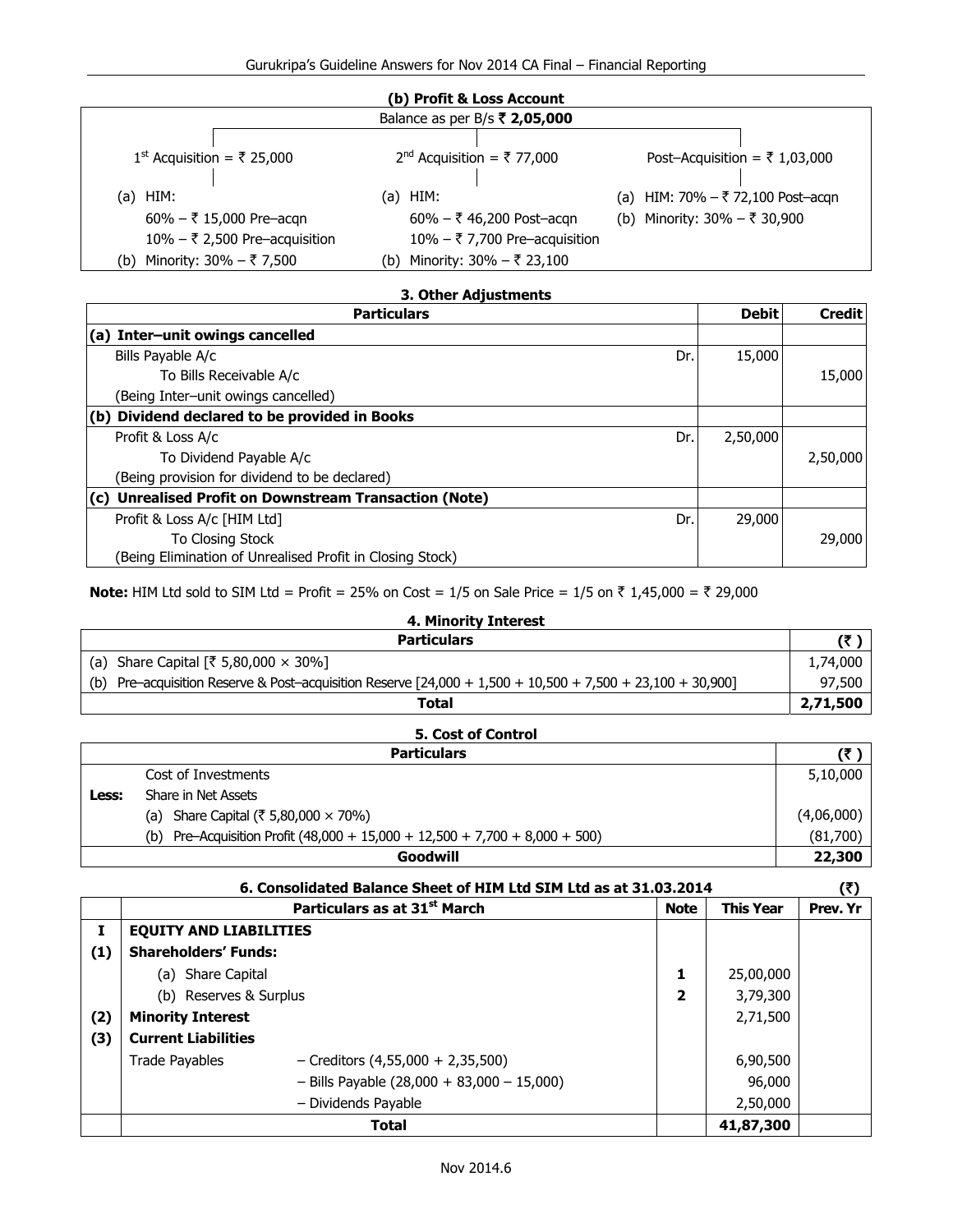|     |                                            | Particulars as at 31 <sup>st</sup> March           | <b>Note</b> | <b>This Year</b> | Prev. Yr |
|-----|--------------------------------------------|----------------------------------------------------|-------------|------------------|----------|
| п   | <b>ASSETS</b>                              |                                                    |             |                  |          |
| (1) | <b>Non-Current Assets</b>                  |                                                    |             |                  |          |
|     | Fixed Assets:                              | (i) Tangible Assets $(21,70,000 + 6,25,000)$       |             | 2,79,500         |          |
|     |                                            | (ii) Intangible Assets - Goodwill on Consolidation |             | 22,300           |          |
| (2) | <b>Current Assets</b>                      |                                                    |             |                  |          |
|     |                                            | (a) Inventories $(4,80,000 + 3,19,200 - 29,000)$   |             | 7,70,200         |          |
|     | (b) Trade Payables $(1,80,000 + 1,64,000)$ |                                                    |             | 3,44,000         |          |
|     | (c)                                        | Bills Receivable $(68,000 + 1,00,000 - 15,000)$    |             | 1,53,000         |          |
|     |                                            | (d) Cash & Cash Equivalents (87,500 + 15,300)      |             | 1,02,800         |          |
|     |                                            | <b>Total</b>                                       |             | 41,87,300        |          |

#### **Working Notes:**

- 1. Balance Sheet items have been consolidated on line–by–line addition basis.
- 2. Inter–Company Owings (Trading Liabilities and Debentures) have been eliminated in full.

### **Notes to the Balance Sheet (**`**)**

| <b>Note 1: Share Capital</b>                                                            |                  |            |  |
|-----------------------------------------------------------------------------------------|------------------|------------|--|
| <b>Particulars</b>                                                                      | <b>This Year</b> | Prev. Year |  |
| <b>Authorised:</b> Equity Shares of $\bar{\tau}$ 10 each                                |                  |            |  |
| <b>Issued, Subscribed &amp; Paid up:</b> 2,50,000 Equity Shares of $\bar{\tau}$ 10 each | 25,00,000        |            |  |
| <b>Total</b>                                                                            | 25,00,000        |            |  |

#### **Note 2: Reserves and Surplus**

|       | <b>Particulars</b>                  | <b>General Reserve</b>      | <b>Profit &amp; Loss A/c</b>   |
|-------|-------------------------------------|-----------------------------|--------------------------------|
|       | HIM Ltd                             | 2,00,000                    | 3,12,500                       |
| Less: | Proposed Dividend                   | -                           | (2,50,000)                     |
| Add:  | Post-Acquisition Reserve of SIM Ltd | $(3,000 + 24,500) = 27,500$ | $(46,200 + 72,100) = 1,80,800$ |
| Less: | Unrealised Profit on Closing Stock  | -                           | (29,000)                       |
|       | Total                               | 2,27,500                    | 1,51,800                       |

# **Constitution 4(a):Accounting for ESOP** 12 Marks **12 Marks 2004 12 Marks 2004 12 Marks 2004 12 Marks 12 Marks 12 Marks 12 Marks 12 Marks 12 Marks 12 Marks 12 Marks 12 Marks 12 Marks 12 Marks 12 Marks 12 Marks 12 Marks 12 M**

**Virtual Limited granted on 1st April 2011, 1,00,000 Employees Stock Option at** ` **40, when the Market Price was** ` **60. These options will vest at the end of Year 1, if the earning of Virtual Limited is more than 15% or it will vest at the end of the year 2, if the average earnings of two years is more than 12% or lastly it will vest at the end of third year, if the average earnings of 3 years will be 9% or more. 6000 unvested options lapsed on 31st March 2012. 5,500 unvested options lapsed on 31st March 2013 and finally 3,000 unvested options lapsed on 31st March 2014.** 

**The earnings of Virtual Limited was as follows:** 

| Earnings in %<br>Year ended on |     |
|--------------------------------|-----|
| 31.3.2012                      | 13% |
| 31.3.2013                      | 9%  |
| 31.3.2014                      | 7%  |

**Employees exercised for 85,000 Stock Options which vested in them at the first opportunity and the balance options were lapsed. Pass necessary journal entries and show the necessary working.** 

# **Solution:**

# **Similar to Page No. 5.26 Q.No. 17 of Padhuka's Students' Guide on Financial Reporting**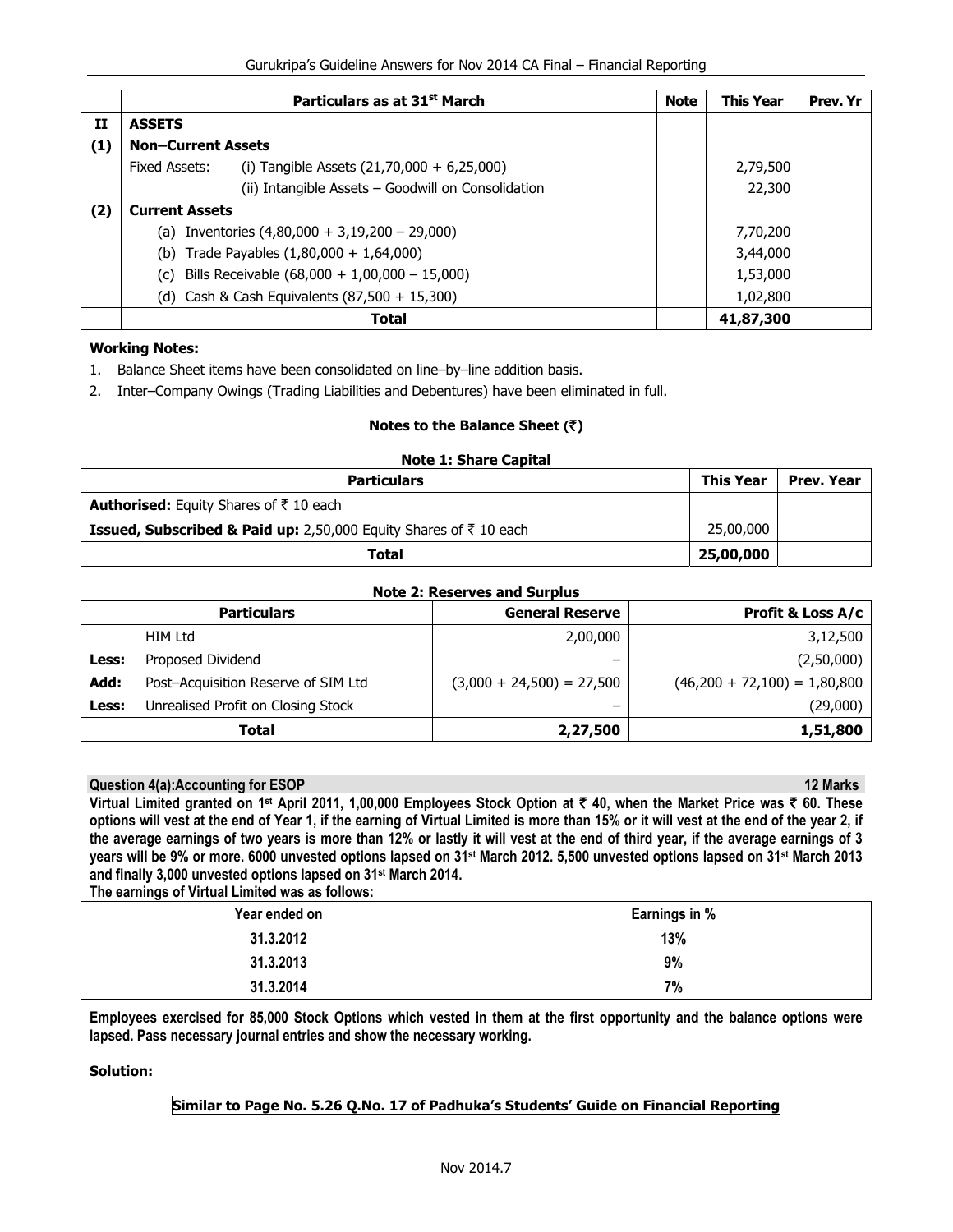| <b>Date</b> | <b>Particulars</b>                                                                                                                                          |     | Debit $\bar{z}$ | Credit $\bar{\tau}$ |
|-------------|-------------------------------------------------------------------------------------------------------------------------------------------------------------|-----|-----------------|---------------------|
|             | 31.03.2012 Employees Compensation Expenses A/c                                                                                                              | Dr. | 9,40,000        |                     |
|             | To Employees Stock Options Outstanding A/c                                                                                                                  |     |                 | 9,40,000            |
|             | (Being Compensation Expenses recognized in respect of Employee Stock<br>Option, i.e. 94,000 options at a discount of $\bar{\tau}$ 20 each) [Working Note 1] |     |                 |                     |
|             | 31.03.2013 Employees Compensation Expenses A/c                                                                                                              | Dr. | 2,40,000        |                     |
|             | To Employees Stock Options Outstanding A/c                                                                                                                  |     |                 | 2,40,000            |
|             | (Being Compensation Expenses recognized in ESOP A/c) [Working Note 2]                                                                                       |     |                 |                     |
|             | 31.03.2014 Employees Compensation Expenses A/c                                                                                                              | Dr. | 5,30,000        |                     |
|             | To Employees Stock Option Outstanding A/c                                                                                                                   |     |                 | 5,30,000            |
|             | (Being Compensation Expenses recognized in ESOP) <b>[Working Note 3]</b>                                                                                    |     |                 |                     |
|             | 31.12.2014   Bank A/c [85,000 × ₹ 20]                                                                                                                       | Dr. | 34,00,000       |                     |
|             | Employee Stock Options Outstanding A/c                                                                                                                      | Dr. | 17,00,000       |                     |
|             | To Equity Share Capital A/c [85,000 $\times$ ₹ 10]                                                                                                          |     |                 | 8,50,000            |
|             | To Securities Premium A/c [85,000 $\times$ ₹ 50]                                                                                                            |     |                 | 42,50,000           |
|             | (Being 85,000 Options exercised)                                                                                                                            |     |                 |                     |
|             | Employee Stock Option Outstanding A/c [500 $\times$ $\overline{\tau}$ 20]                                                                                   | Dr. | 10,000          |                     |
| During FY   | To General Reserve A/c                                                                                                                                      |     |                 | 10,000              |
| $2014 - 15$ | (Being ESOP outstanding A/c on lapse of 500 options transferred to General<br>Reserve)                                                                      |     |                 |                     |

**Working Notes:** 

# **Computation of Expense to be recognized for Liability component**

# **1. Year 2012–13**

| Number of Shares expected to vest                      | 94,000       |
|--------------------------------------------------------|--------------|
| Compensation Expenses accrued at ₹ 20 (₹ 60 – ₹ 40)    | ₹ 18,80,000  |
| Vesting Period                                         | 2 Years      |
| Expense Recognized for 2012–13 = ₹ 18,80,000 ÷ 2 Years | ₹ 9.40.000 ∣ |

| 2. Year 2013-14                                                                       |             |
|---------------------------------------------------------------------------------------|-------------|
| Number of Shares expected to vest                                                     | 88,500      |
| Compensation expenses accrued at ₹ 20 (₹ 60 – ₹ 40)                                   | ₹ 17,70,000 |
| <b>Vesting Period</b>                                                                 | 3 Years     |
| Cumulative Expenses to be recognized upto 2013 - 14 = ₹ 17,70,000 ÷ 3 Years × 2 Years | ₹ 11,80,000 |
| Expense recognized in 2012-13<br>Less:                                                | ₹9,40,000   |
| <b>Expense Recognized in 2013-14</b>                                                  | ₹ 2,40,000  |
|                                                                                       |             |

# **3. Year 2014–15**  Number of Shares vesting at Year End 85,500 Compensation Expenses accrued at  $\bar{z}$  20 ( $\bar{z}$  60 –  $\bar{z}$  40)  $\bar{z}$  17,10,000 **Less:** Expense recognized in 2012–13 and 2013–14  $\bar{\tau}$  11,80,000 **Expense Recognized in 2014–15** ` **5,30,000**

# **Question 4(b) AS – 30, 31 Financial Instruments 4 Marks 3 American control of the 4 Marks 4 Marks 4 Marks 4 Marks**

**Adventure Limited issued 20,000, 9% Convertible Debentures of** ` **100 each at par at the beginning of the year. The Debentures are of 6 years term. The interest will be paid half yearly. The debenture–holders have the option to get 50% of the Debentures converted into 2 Ordinary Shares at the end of 3rd year. The Debenture holders who do not opt for conversion will be paid 50% of their Face Value at the end of the year 3. The balance non–convertible portion will be repaid at 10% premium at the end of term of the Debentures. At the time of issue, the prevailing market interest rate for similar Debt without Convertibility Option is 10%.**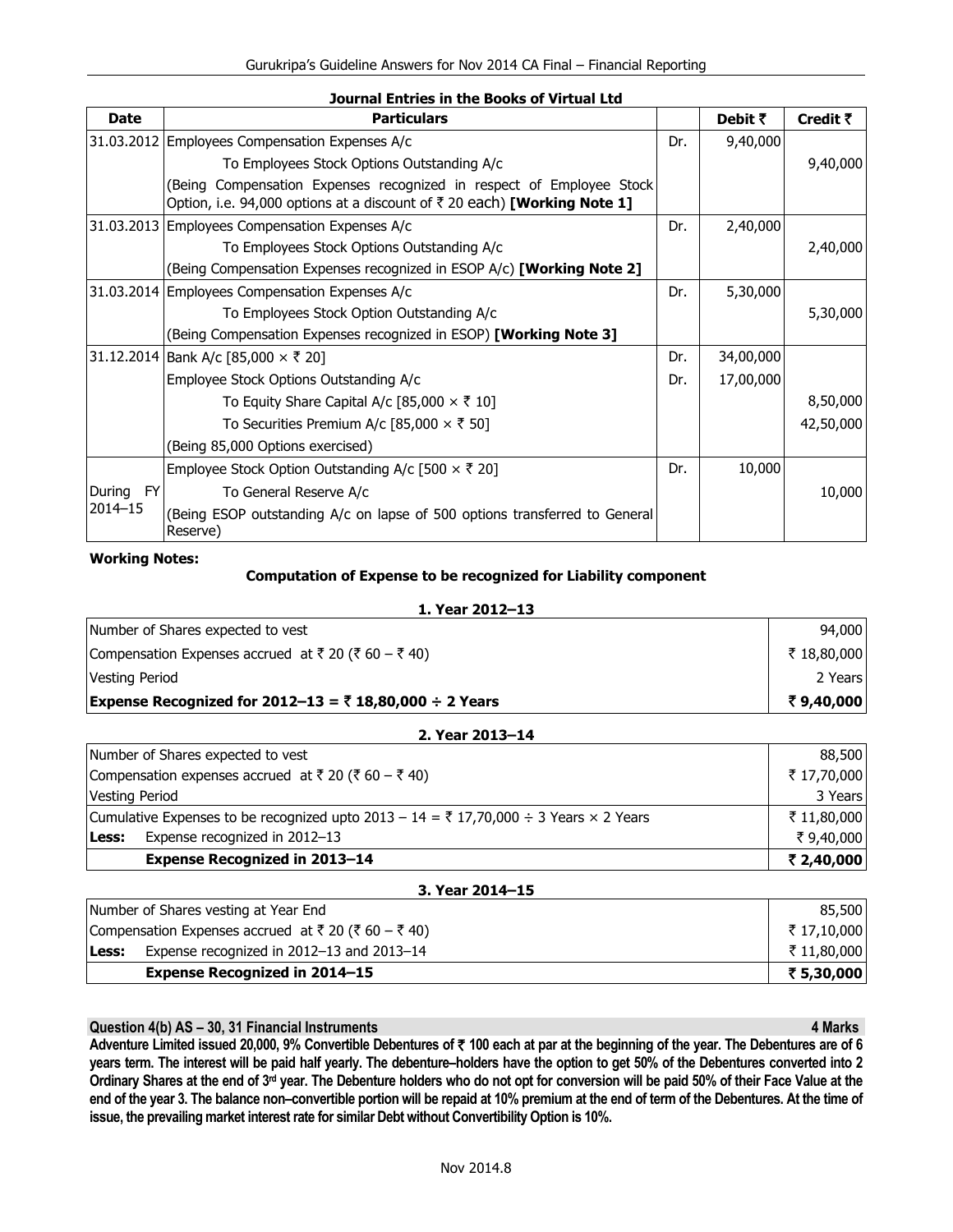**Present Value of Annuity is as under** 

| Period              | . .<br>ن—ا | $4 - 6$ | 7–12  |
|---------------------|------------|---------|-------|
| Annuity factor @10% | 2.487      | .868    | 2.459 |
| Annuity factor @ 5% | 2.723      | 2.353   | 3.787 |

Present Value of ₹ 1 at the end of 3 years at 10% and 5% is 0.565 and 0.747 respectively. Present Value of ₹ 1 at the end of 6 **years at 10% and 5% is 0.317 and 0.557 respectively.** 

**Compute the Liability Component and Equity Component and pass necessary Journal Entries recognizing the issue of Debentures.** 

#### **Solution:**

## **Similar to Page No. 31.19, Q. No. 35 of Padhuka's Students' Referencer on Accounting Standards**

- 1. **Computation of Fair Value of Liability Component:** PV of Cash Flows from debentures discounted at market rate of 10%
- (a) Year 1 to 3  $\Rightarrow$  Half Yearly cash flow of ₹ 4.5 (i.e. ₹ 100 × 9% ×  $\frac{6}{12}$ )
- (b) End of year  $3 \Rightarrow 50\%$  redemption  $\Rightarrow \overline{\xi}$  50
- (c) Year 4 to Year 6  $\Rightarrow$  Half Yearly Cash Flow of ₹2.25 (i.e. ₹ 50 × 9% ×  $\frac{6}{12}$ )
- (d) End of Year  $6 \implies$  Balance + 10% Premium = 50 + 5 = ₹ 55

| <b>Half year</b> | <b>Cash Flow</b> | <b>HYDF</b> @ 5% | <b>DCF</b> |
|------------------|------------------|------------------|------------|
| T                | 4.50             | 0.9524           | 4.29       |
| $\overline{2}$   | 4.50             | 0.9070           | 4.08       |
| 3                | 4.50             | 0.8638           | 3.89       |
| 4                | 4.50             | 0.8227           | 3.70       |
| 5                | 4.50             | 0.7835           | 3.53       |
| 6                | 54.50            | 0.7462           | 40.67      |
| $\overline{7}$   | 2.25             | 0.7107           | 1.60       |
| 8                | 2.25             | 0.6768           | 1.52       |
| 9                | 2.25             | 0.6446           | 1.45       |
| 10               | 2.25             | 0.6139           | 1.38       |
| 11               | 2.25             | 0.5847           | 1.32       |
| 12               | 57.25            | 0.5568           | 31.88      |
|                  |                  |                  | 99.30      |

2. Value of Option (Equity) = Issue Price of Debenture  $\bar{\zeta}$  100 (-) Liability Component as above  $\bar{\zeta}$  99.30 =  $\bar{\zeta}$  0.70

| <b>Journal Entries</b>                                                                 |     |                                              |           |
|----------------------------------------------------------------------------------------|-----|----------------------------------------------|-----------|
| <b>Particulars</b>                                                                     |     | Debit $(\bar{\zeta})$ Credit $(\bar{\zeta})$ |           |
| Bank A/c                                                                               | Dr. | 20,00,000                                    |           |
| To Debenture Liability A/c (20,000 $\times$ ₹ 99.30)                                   |     |                                              | 19,86,000 |
| To Options Liability A/c (20,000 $\times$ ₹ 0.70)                                      |     |                                              | 14,000    |
| (Being issue of 20,000 9% Debenture of ₹100 each with a convertible option, accounted) |     |                                              |           |

#### **Question 5: Valuation of Shares 16 Marks 30 Marks 30 Marks 30 Marks 30 Marks 30 Marks 30 Marks 30 Marks 30 Marks 30 Marks 30 Marks 30 Marks 30 Marks 30 Marks 30 Marks 30 Marks 30 Marks 30 Marks 30 Marks 30 Marks 30 Marks**

**The majority Shareholders of MSL Limited desire to sell their holding to influx funds. The following information has been provided by MSL Limited:** 

| <b>Particulars</b>               | 2012  | 2013  | 2014  |
|----------------------------------|-------|-------|-------|
| <b>Equity and Liabilities</b>    |       |       |       |
| 12000 Equity Shares of ₹100 each | 12.00 | 12.00 | 12.00 |
| <b>General Reserve</b>           | 6.85  | 7.75  | 9.00  |
| <b>Profit and Loss Account</b>   | 2.64  | 5.95  | 8.25  |
| <b>Current Liabilities</b>       | 6.80  | 5.45  | 3.85  |
| Total                            | 28.29 | 31.15 | 33.10 |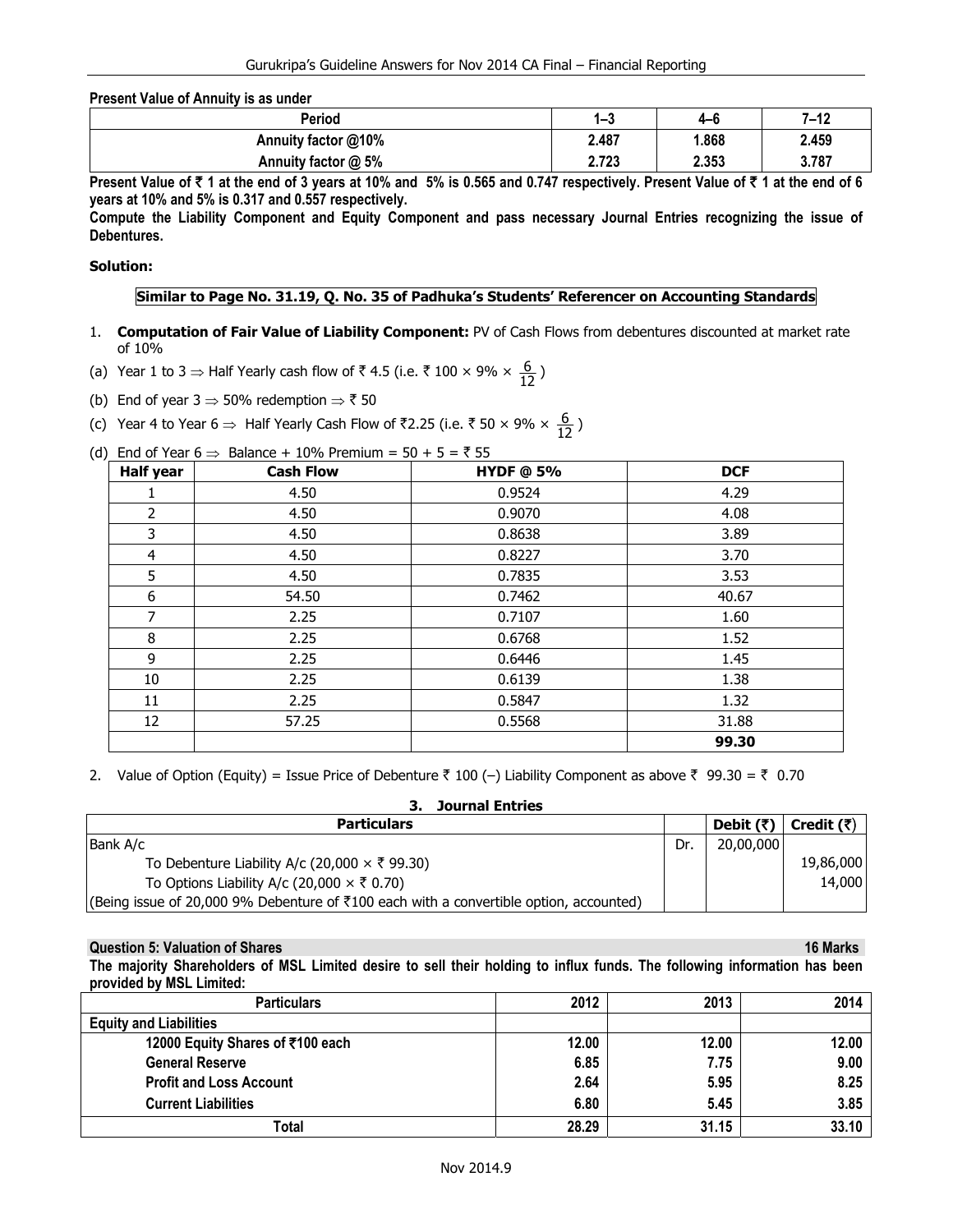Gurukripa's Guideline Answers for Nov 2014 CA Final – Financial Reporting

| <b>Particulars</b>          | 2012  | 2013  | 2014  |
|-----------------------------|-------|-------|-------|
| <b>Assets</b>               |       |       |       |
| <b>Tangible Assets</b>      | 12.00 | 13.00 | 14.00 |
| <b>Intangible Assets</b>    |       |       |       |
| Goodwill                    | 6.30  | 5.30  | 4.30  |
| <b>Current Assets</b>       |       |       |       |
| <b>Inventories</b>          | 6.28  | 7.34  | 8.51  |
| <b>Other Current Assets</b> | 3.71  | 5.51  | 6.29  |
| Total                       | 28.29 | 31.15 | 33.10 |

**(i) The valuation of the Tangible Assets has been done by a Professional Valuer and increase of 10% in the year 2011–12 and 2012–13 and 12.5% in 2014 is estimated over the given book value.** 

**(ii) The inventories have been valued at** ` **6.32 Lakhs as on 31st March 2012,** ` **8.47 Lakhs as on 31st March 2013 and** ` **10.68 Lakhs as on 31st March 2014.** 

**(iii) The Company has been charging depreciation @ 10% p.a.** 

**(iv) The balance of P & L Account and General Reserve on 1st April 2011 was** ` **2.18 Lakhs and** ` **4.25 Lakhs respectively.** 

**(v) Tax Rate was 30% in all the years.** 

**(vi) The Goodwill shall be revalued based on 4 years purchase of average super profits of last three years.** 

**(vii) The normal expectation in the industry is 10%.** 

**Calculate the Fair Value of Shares of MSL Limited.** 

# **Solution:**

# **Similar to Page No. 4.25 Q.No. 9 of Padhuka's Students' Guide on Financial Reporting [M 11]**

| 1. Valuation of Net Assets (other than Goodwill) |                                                   |            | (₹ Lakhs)   |               |
|--------------------------------------------------|---------------------------------------------------|------------|-------------|---------------|
|                                                  | <b>Particulars</b>                                | 2012       | 2013        | 2014          |
|                                                  | 1. Value of Assets (other than Goodwill)          |            |             |               |
|                                                  | Tangible Assets (Fair Value)                      | 13.20      | 14.30       | 15.75         |
|                                                  |                                                   | $[12+10%]$ | $[13+10\%]$ | $[14+12.5\%]$ |
|                                                  | Inventories [value as given]                      | 6.32       | 8.47        | 10.68         |
|                                                  | <b>Other Current Assets</b>                       | 3.71       | 5.51        | 6.29          |
| Less:                                            | <b>Current Liabilities</b>                        | (6.80)     | (5.45)      | (3.85)        |
|                                                  | Net Assets available for Equity Shareholders / CE | 16.43      | 22.83       | 28.87         |

|       | 2. Computation of Profits     |         |                | (₹ Lakhs)    |  |
|-------|-------------------------------|---------|----------------|--------------|--|
|       | <b>Particulars</b>            | P&L A/c | <b>Gen Res</b> | <b>Total</b> |  |
|       | Closing Bal. as on 31.03.2014 | 8.25    | 9              | 17.25        |  |
| Less: | Bal as on 31,03,2013          | 5.95    | 7.75           | 13.7         |  |
|       | Profit for the year 2013-14   | 2.3     | 1.25           | 3.55         |  |
|       | Closing Bal. as on 31.03.2013 | 5.95    | 7.75           | 13.7         |  |
| Less: | Bal as on 31.03.2012          | 2.64    | 6.85           | 9.49         |  |
|       | Profit for the year 2012-13   | 3.31    | 0.9            | 4.21         |  |
|       | Closing Bal. as on 31.03.2012 | 2.64    | 6.85           | 9.49         |  |
| Less: | Bal as on 31.03.2011          | 2.18    | 4.25           | 6.43         |  |
|       | Profit for the year 2011-12   | 0.46    | 2.6            | 3.06         |  |

|       | 3. Computation of FMP                                                 |               | (₹ Lakhs)     |             |
|-------|-----------------------------------------------------------------------|---------------|---------------|-------------|
|       | <b>Particulars</b>                                                    | 2012          | 2013          | 2014        |
|       | Profits after Taxes for the year (as per WN 2)                        | 3.06          | 4.21          | 3.55        |
|       | PAT<br>Profit Before Taxes=-<br>$1 - 30%$                             | 4.37          | 6.01          | 5.07        |
| Less: | Additional Depreciation @ 10% on increase in value of Tangible Assets | 0.12          | 0.13          | 0.18        |
|       |                                                                       | $[13.2 - 12]$ | $[14.3 - 13]$ | [15.75–14]] |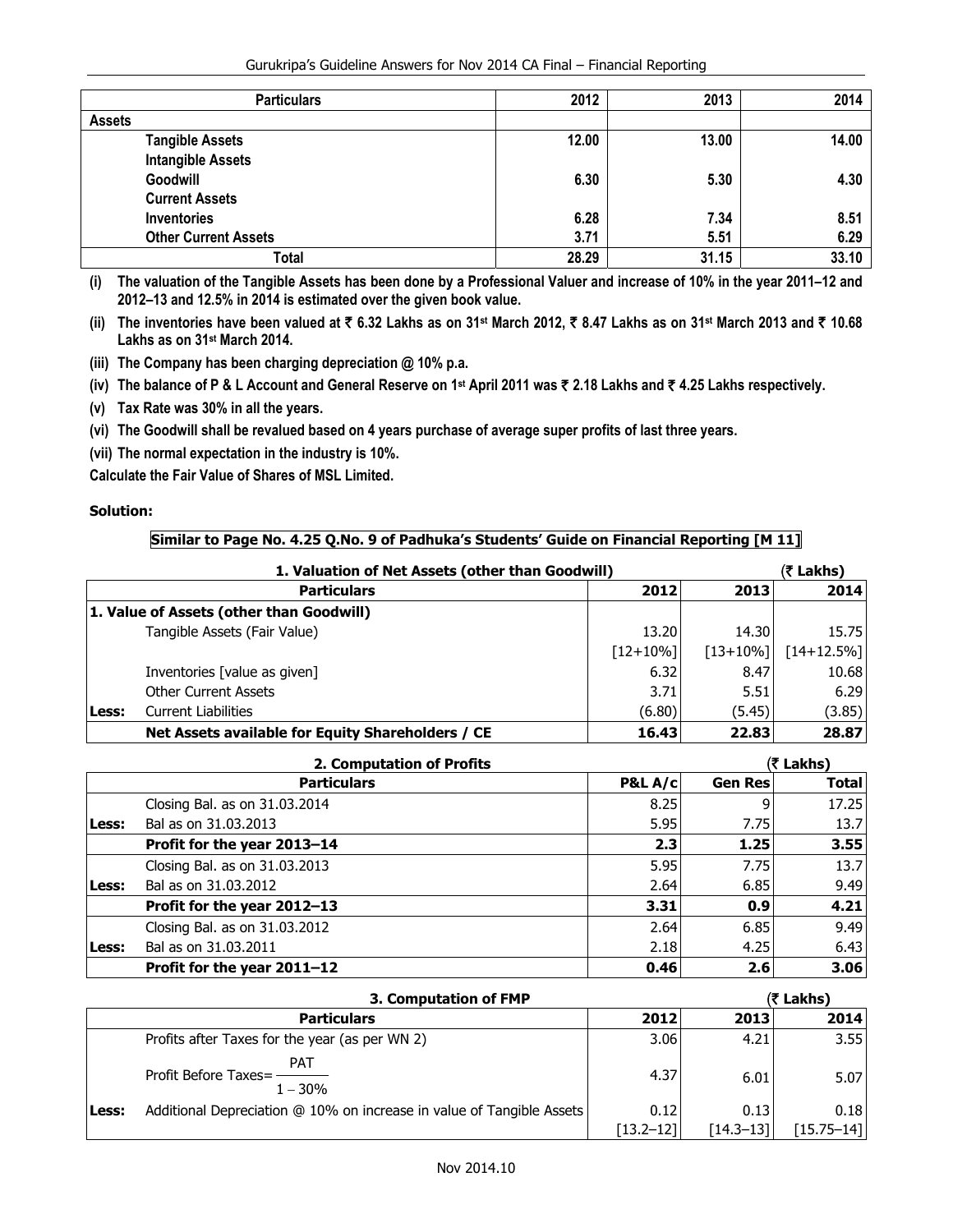|  | Gurukripa's Guideline Answers for Nov 2014 CA Final - Financial Reporting |
|--|---------------------------------------------------------------------------|
|--|---------------------------------------------------------------------------|

|       | <b>Particulars</b>                 | 2012            | 2013            | 2014           |
|-------|------------------------------------|-----------------|-----------------|----------------|
| Add:  | Increase in Value of Closing Stock | 0.04            | 1.13            | 2.17           |
|       |                                    | $[6.32 - 6.28]$ | $[8.47 - 7.34]$ | $[15.75 - 14]$ |
| Less: | Increase in value of Opening Stock |                 | (0.04)          | (1.13)         |
|       | Profit after above adjustments     | 4.29            | 6.97            | 5.94           |
| Less: | Tax @ 30%                          | 1.29            | 2.09            | 1.78           |
|       | <b>Future Maintainable Profits</b> | 3.00            | 4.88            | 4.16           |

| 4. Computation of Goodwill                                     |                   | (रै Lakhs) |       |
|----------------------------------------------------------------|-------------------|------------|-------|
| <b>Particulars</b>                                             | 2012              | 2013       | 2014  |
| Profits for 3 years $=$ FMP as above                           | 3.00 <sub>1</sub> | 4.88       | 4.16  |
| Capital Employed                                               | 16.43             | 22.83      | 28.87 |
| Normal Industry Return $@$ 10% (Capital Employed $\times$ 10%) | 1.64              | 2.28       | 2.89  |
| Super Profit (Future Profit – Industry Return)                 | 1.36              | 2.60       | 1.27  |

**Average Super Profit =**  $\frac{1.36 + 2.60 + 1.27}{3}$  **= 1.74.** 

Goodwill at 4 years purchase  $[1.74 \times 4] = 6.96$ 

|      | 5. Value of Shares as at 2014           | (₹ Lakhs)     |
|------|-----------------------------------------|---------------|
|      | <b>Particulars</b>                      | 2014          |
|      | Net Assets Value of Company             | 28.87         |
| Add: | Goodwill as above                       | 6.96          |
|      | <b>Total Fair Value of Company</b>      | 35.83         |
|      | No. of Equity Shares                    | 12,000 Shares |
|      | 35.83 Lakhs<br>Value per Equity Share = |               |
|      | 12,000 Shares                           | 298.58        |

| Question 6(a): EVA                                  | 8 Marks    |
|-----------------------------------------------------|------------|
| DISA&Co. has provided the following information:    |            |
| <b>Particulars</b>                                  | ₹ in Lakhs |
| Equity Share Capital (₹ 10 each)                    | 400        |
| 15% Preference Share Capital                        | 200        |
| <b>Reserves and Surplus</b>                         | 220        |
| <b>15% Debentures</b>                               | 1600       |
| 10% Non-Trade Investment (Nominal Value ₹100 Lakhs) | 140        |
| <b>Land and Building held for Investment</b>        | 20         |
| Advance given for purchase of Plant                 | 10         |
| <b>Capital Work in Progress</b>                     | 30         |
| <b>Underwriting Commission (not written off)</b>    | 20         |
| <b>Earnings per Share</b>                           | 16         |
| <b>Tax Rate</b>                                     | 30%        |
| <b>Beta Factor</b>                                  | 1.65       |
| <b>Market Rate of Return</b>                        | 16.25%     |
| <b>Risk Free Rate</b>                               | 9.85%      |

**Calculate Economic Value Added by the Company.** 

**Solution:** 

# **Similar to Page No. 7.31 Q.No. 3 of Padhuka's Students' Guide on Financial Reporting [M 10]**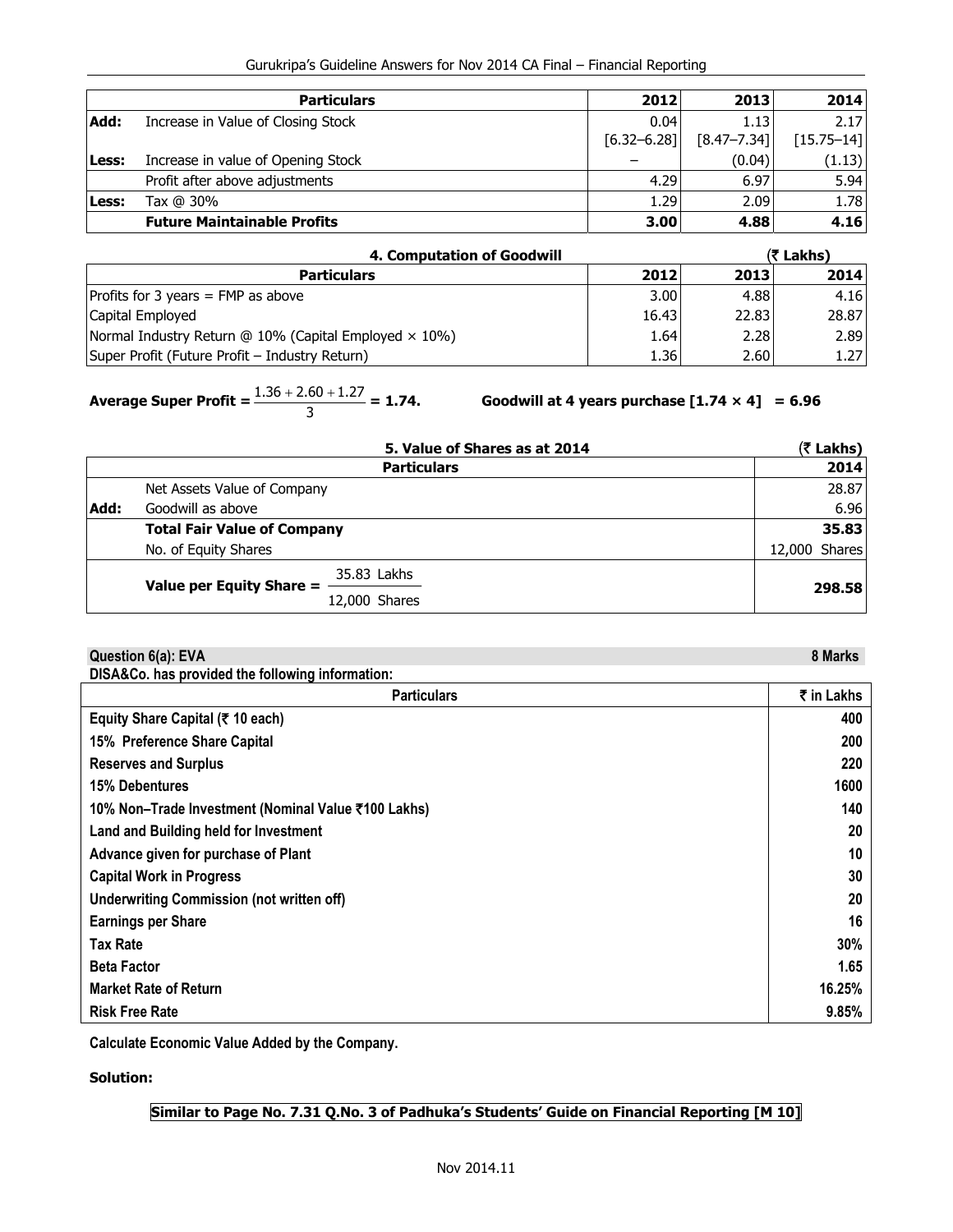**1. Computation of WACC** 

| <b>Component</b>         | Amount        | Return                                 | <b>Product</b> |  |
|--------------------------|---------------|----------------------------------------|----------------|--|
| Equity Share Capital     | 400 Lakhs     | $9.85 + 1.65 (16.25 - 9.85) = 20.41\%$ | 81.64          |  |
| <b>Preference Shares</b> | 200 Lakhs     | 15.00%                                 | 30.00          |  |
| Reserves & Surplus       | 220 Lakhs     | As above $= 20.41\%$                   | 44.90          |  |
| <b>Debt</b>              | 1600 Lakhs    | $[15\% \times (1-30\%)] = 10.50\%$     | 168.00         |  |
| Total                    | ₹ 2,420 Lakhs |                                        | 324.54         |  |

**WACC** = 
$$
\frac{324.54}{2,420} = 13.41\%
$$

| 2. Computation of EBIT (by reverse working) |  |
|---------------------------------------------|--|
|---------------------------------------------|--|

|       | <b>Particulars</b>                       | ₹ Lakhs  |
|-------|------------------------------------------|----------|
|       | <b>EBIT</b>                              | 1197.14  |
| Less: | Interest $[1600 \times 15\%]$            | (240.00) |
|       | 670<br>EBT<br>70%                        | 957.14   |
| Less: | Taxes [957.14 $\times$ 30%]              | (287.14) |
|       | EAT                                      | 670.00   |
| Less: | Preference Dividend $[200 \times 15\%]$  | (30.00)  |
|       | Equity Earnings [40 Lakhs $\times$ ₹ 16] | 640.00   |
|       | No. of Shares                            | 40.00    |
|       | <b>EPS</b>                               | 16.00    |

# **3. Computation of Capital Employed**

|       | <b>Particulars</b>                      |      |
|-------|-----------------------------------------|------|
|       | Equity                                  | 400  |
|       | Preference                              | 200  |
|       | Reserves & Surplus                      | 220  |
|       | <b>Debentures</b>                       | 1600 |
| Less: | Underwriting Commission not written off | (20) |
|       | <b>Total</b>                            | 2400 |

# **4. Computation of EVA**

(a) NOPAT = EBIT  $\times$  (1 – Tax rate) = 1,197.14 x (1–30%) = ₹ 838

(b) EVA = Net Operating Profit After Tax – [Capital Employed  $\times$  WACC] = 838 – [2,400  $\times$  13.41%] = 516.16

# **Note/ Assumption:**

- 1. NOPAT exclude income from Non Trade investments & Investment Properties. Hence, the same has to be reduced from NOPAT.
- 2. However, in this case, Non–Trade investment & Land & Building (held as Investments) need not be reduced from Capital Employed, since given Beta is Beta of the Company as a whole after considering all types of income.
- 3. Alternatively, Investment Income can be reduced from NOPAT & Investments can be reduced from Capital Employed to find EVA.

# **Question 6(b): Human Resource Accounting 8 Marks 3 Marks 3 Marks 3 Marks 3 Marks 3 Marks 3 Marks 3 Marks 3 Marks 3 Marks 3 Marks 3 Marks 3 Marks 3 Marks 3 Marks 3 Marks 3 Marks 3 Marks 3 Marks 3 Marks 3 Marks 3 Marks 3 Ma**

**From the following details, compute the Total Value of Human Resources of skilled and unskilled group of employees according to Lev and Schwartz (1971) Model:** 

|                                                               | <b>Skilled</b> | <b>Unskilled</b> |
|---------------------------------------------------------------|----------------|------------------|
| Annual average earning of an employee till the retirement age | 75.000         | 50,000           |
| Age of retirement                                             | 68 years       | 65 years         |
| <b>Discount Rate</b>                                          | 15%            | 15%              |
| No. of employees in the group                                 | 40             | 50               |
| Average age                                                   | 65             | 63               |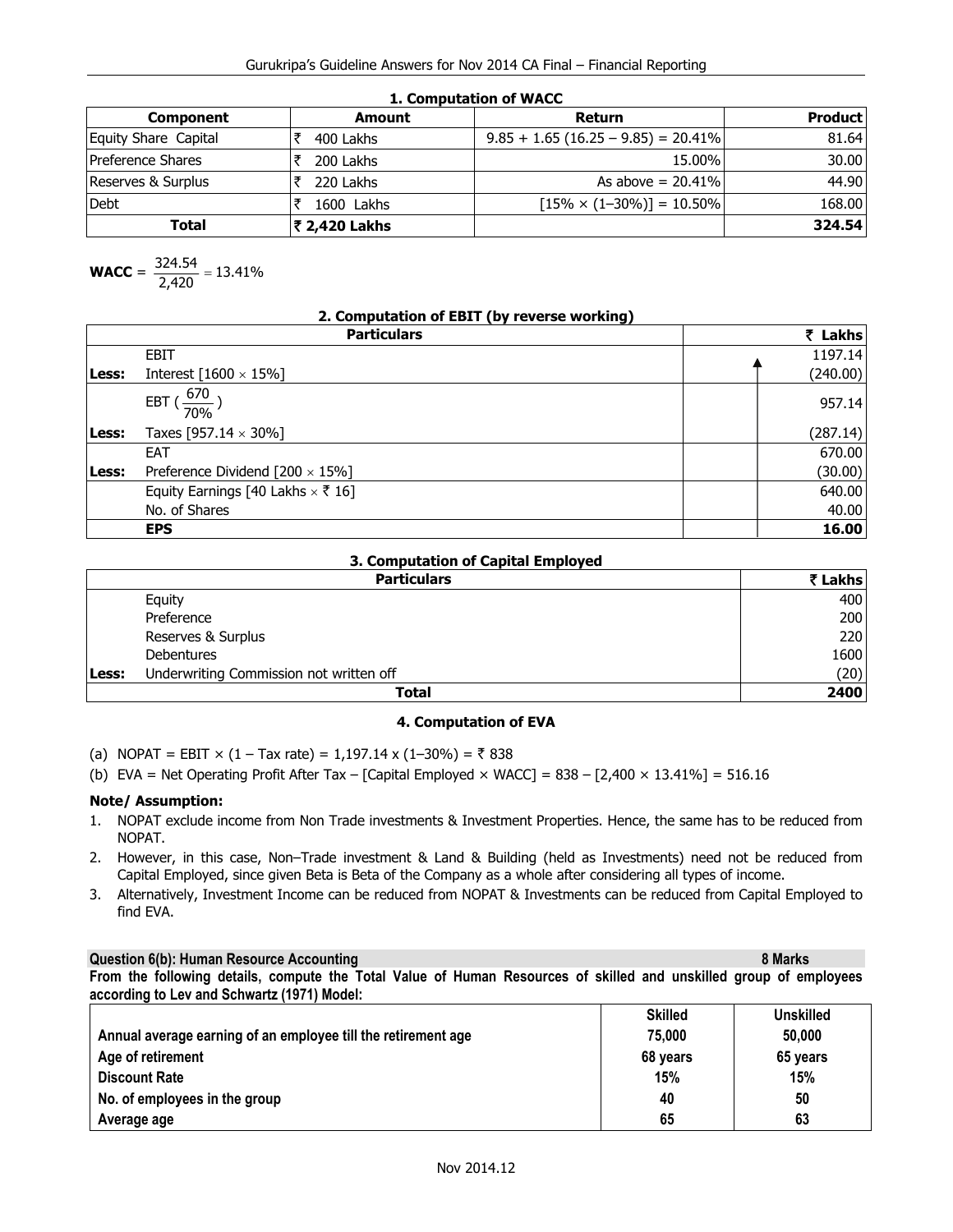### **Solution:**

|     | <b>Particulars</b>                                                                                                                | <b>Skilled</b> | <b>Unskilled</b> |
|-----|-----------------------------------------------------------------------------------------------------------------------------------|----------------|------------------|
| 1.  | Average Age                                                                                                                       | 65 years       | 63 years         |
| 2.  | Age of Retirement                                                                                                                 | 68 years       | 65 years         |
| 3.  | Remaining Period of employment                                                                                                    | 3 years        | 2 years          |
| 14. | Annual Earnings Per Employee                                                                                                      | 75,000         | 50,000           |
| 5.  | Annuity Factor at 15% for 3 / 2 Years                                                                                             | 2.2832         | 1.6257           |
| 16. | Value of Employees = Present Value of Future Earnings of<br>Employees<br>Annual Earnings $\times$ Annuity Factor (4) $\times$ (5) | 1,71,240       | 81,285           |
| 7.  | No of Employees                                                                                                                   | 40             | 50               |
| Ι8. | So, Total Value of Human Resources (6) $\times$ (7)                                                                               | ₹ 68,49,600    | ₹40,64,250       |
|     |                                                                                                                                   | ₹1,09,13,850   |                  |

# **Similar to Page No. 7.42 Q.No. 2 of Padhuka's Students' Guide on Financial Reporting [N 12]**

#### **Question 7(a): AS – 13 Investments 4 Marks**

**JVR Limited has made investment of** ` **97.84 Crores in Equity Shares of QSR Limited in pursuance of Joint Venture agreement in 2001–02. The investment has been made at par. QSR Limited has been in continuous losses for the last 2 years. JVR Limited is willing to re–assess the carrying amount of its investment in QSR Limited and wish to provide for diminution in value of investment. However, QSR Limited has futuristic and profitable business plans and projection for the coming years. Discuss whether the connection of JVR Limited to bring down the Carrying Amount of Investment in QSR Limited is in accordance with Accounting Standards** 

#### **Solution:**

# **Refer to Page No. 30.2, Q. No. 21 of Padhuka's Students' Referencer on Accounting Standards**

- (a) The question is on accounting in the books of Stand Alone Financial Statements of JVR Ltd. Hence AS–27 is not applicable. AS–13 is applicable.
- (b) **Provisions of AS–13:** 
	- **Carrying Amount:** Long–Term Investments are usually carried at **Cost**.
	- **Basis:** Long–Term Investments are of individual importance to an enterprise. So, the Carrying Amount is determined on an **individual** basis.
	- **Decline in Value:**
		- (a) When there is a **permanent decline** in the value of a long–term investment, the Carrying Amount is reduced in order to recognise the decline. The reduction in value shall be determined and made for each investment **individually**.
		- (b) **Temporary Fall** in the value of long–term investments need **not** be provided for.
- (c) **Conclusion:** If QSR Ltd has demonstrative future maintainable profits, then the present losses can be considered as "Temporary" in nature. Hence as there is no permanent decline in the value, there is no need for creating any provision for loss on value of investments.

#### **Question 7(b): AS – 30 Derivative 4 Marks 3 Adventure 4 Marks 3 Adventure 4 Marks 4 Marks 4 Marks 4 Marks 4 Marks 4 Marks 4 Marks 4 Marks 4 Marks 4 Marks 4 Marks 4 Marks 4 Marks 4 Marks 4 Marks 4 Marks 4 Marks 4 Marks 4 M**

**What is a Derivative? Define with reference to AS–30, Financial Instruments: Recognition and Measurement.** 

## **Solution:**

### **Refer to Page No. 30.2, Q. No. 3 of Padhuka's Students' Referencer on Accounting Standards**

1. **Meaning and Features [Para 8.1]:** A Derivative is a Financial Instrument or other contract within the scope of AS – 30, with **all** three of the following characteristics –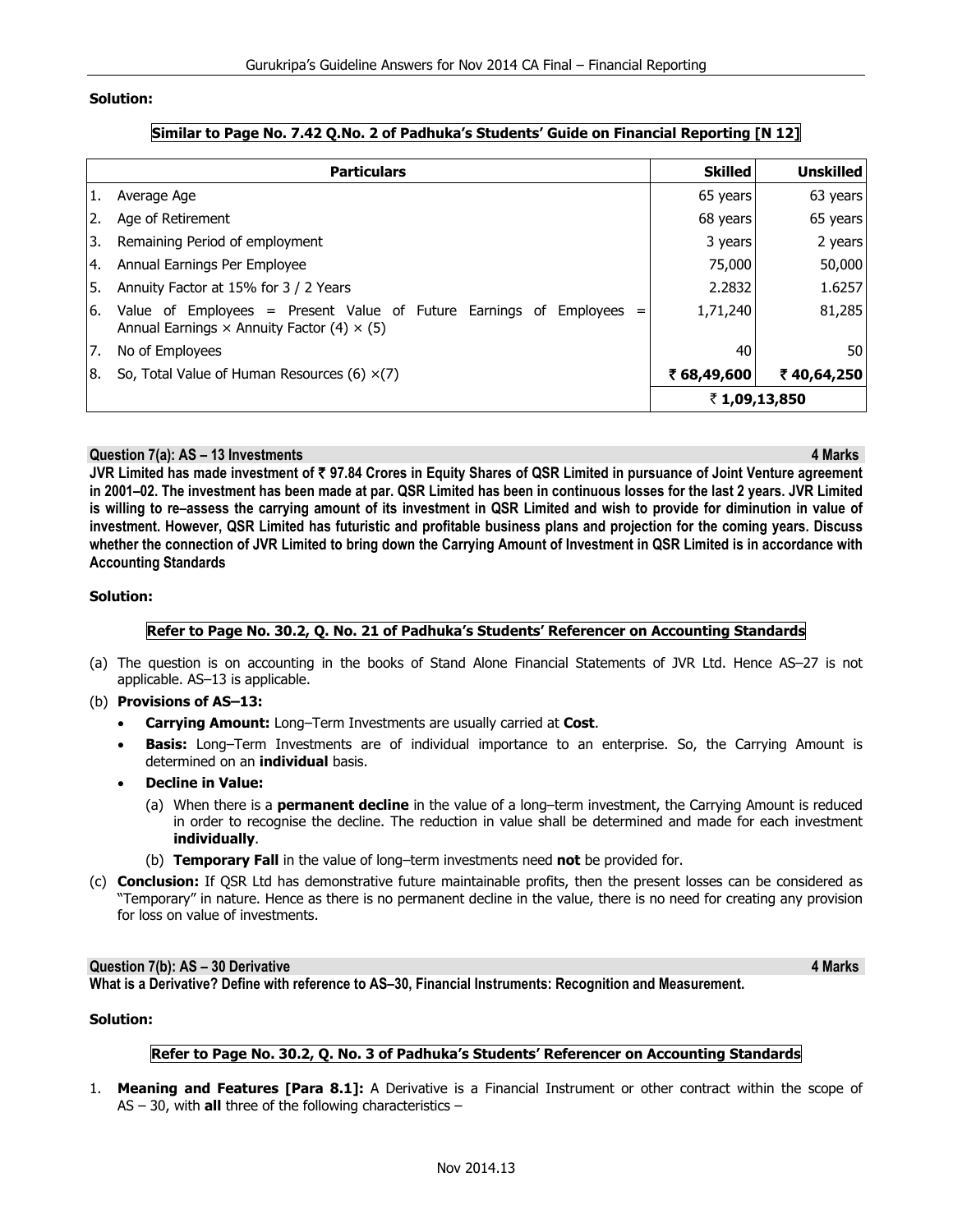| <b>Feature</b>                                     | <b>Description</b>                                                                                                                                                                                                                                                                                                                                                                                                                                                             |  |  |
|----------------------------------------------------|--------------------------------------------------------------------------------------------------------------------------------------------------------------------------------------------------------------------------------------------------------------------------------------------------------------------------------------------------------------------------------------------------------------------------------------------------------------------------------|--|--|
| Change in Value<br>(a)<br>based on<br>"underlying" | Value of a Derivative changes in response to the change in the "underlying".<br>Such " <b>underlying</b> " can be a specified $-$ (i) Interest Rate, (ii) Financial Instrument<br>Price, (iii) Commodity Price, (iv) Foreign Exchange Rate, (v) Index of Prices or Rates,<br>(vi) Credit Rating or Credit Index, or (vii) Other Variable.<br>If the "underlying" is a Non-Financial Variable, that Variable should <b>not</b> be specific to a<br>٠<br>party to the contract.  |  |  |
| No or Low Initial<br>(b)<br>Investment             | The Derivative requires no Initial Net Investment or an Initial Net Investment that is<br>$\bullet$<br>smaller than would be required for other types of contracts that would be expected to<br>have a similar response to changes in market factors.<br>An <b>Option Contract</b> is thus a Derivative, because the Premium is less than the<br>investment that would be required to obtain the underlying Financial Instrument to<br>which the option is linked. [Para A.30] |  |  |
|                                                    | A <b>Currency Swap</b> that requires an initial exchange of different currencies of equal Fair<br>٠<br>Values is a Derivative because it has a zero Initial Net Investment. [Para A.30]                                                                                                                                                                                                                                                                                        |  |  |
| <b>Future Settlement</b><br>(C)                    | The Derivative is settled at a <b>future date.</b>                                                                                                                                                                                                                                                                                                                                                                                                                             |  |  |

2. **Examples [Para A.28]:** Typical examples of Derivatives are – Futures and Forwards, Swap and Option Contracts.

# **Question 7(c): AS – 5 Prior Period / Revision in Estimate 4 Marks 3 AMARY 100 AMARY 4 Marks 4 Marks 4 Marks 3 AMARY 100 AMARY 100 AMARY 100 AMARY 100 AMARY 100 AMARY 100 AMARY 100 AMARY 100 AMARY 100 AMARY 100 AMARY 100 A**

**Finished Goods costing** ` **10 Lakhs were damaged due to flood in July 2013. These goods were included in Closing Stock as on March 31,2014 at an estimated realizable value of** ` **4.00 Lakhs.** 

These goods could be ultimately sold for ₹ 3 Lakhs only in August 2014. The difference of ₹ 1 Lakh was debited as Prior Period **expenditure in financial year 2014–15. As an auditor, please comment in the light of provisions of Accounting Standards.** 

# **Solution:**

# **Same as Page No. 5.8, Q. No. 26 of Padhuka's Students' Referencer on Accounting Standards [P (Aud) M 07]**

- 1. **Prior Period Item:** Write–back of provision made in respect of inventories in the earlier year **does not constitute** Prior Period Adjustment since it is not an error or omission relating to prior period Financial Statements. It merely involves making estimates based on prevailing circumstances when these Financial Statements were being prepared.
- 2. **Revision of Estimate:** An **estimate** may have to be **revised** (a) if changes occur in the circumstances on which the estimate was based, (b) or as a result of new information, more experience or subsequent developments. The revision of the estimate, by its nature, does not bring the adjustment within the definitions of an Extra–Ordinary Item or a Prior Period Item.
- 3. **Analysis:** There is no error or omission in the Prior Period, in this case. It is a case of change in accounting estimates as to the estimated NRV of damaged item, which have changed when the damaged goods have been finally sold.
- 4. **Conclusion:** The difference of ` 1 Lakh is **not** a Prior Period Item. Hence, debiting it to Prior Period Expenditure in the accounting year 2013–14 is a wrong accounting treatment.

# **Question 7(d): AS – 16 Borrowing Costs 4 Marks**

**XYZ Limited acquired a Bank Loan of** ` **40 Lakhs on interest rate of 20% per annum on 1 July 2013. The said loan was utilized by the Company for three transaction as under:** 

- **(i) Construction of Factory Shed** ` **10,00,000**
- **(ii) Purchase of Plant and Machinery** ` **25,00,000**
- **(iii) Balance Loan was unallocated and used generally for the purpose of business.**

**The Accountant of the Company has charged the total interest to the Profit and Loss Account. Comment in view of provisions of AS–16.**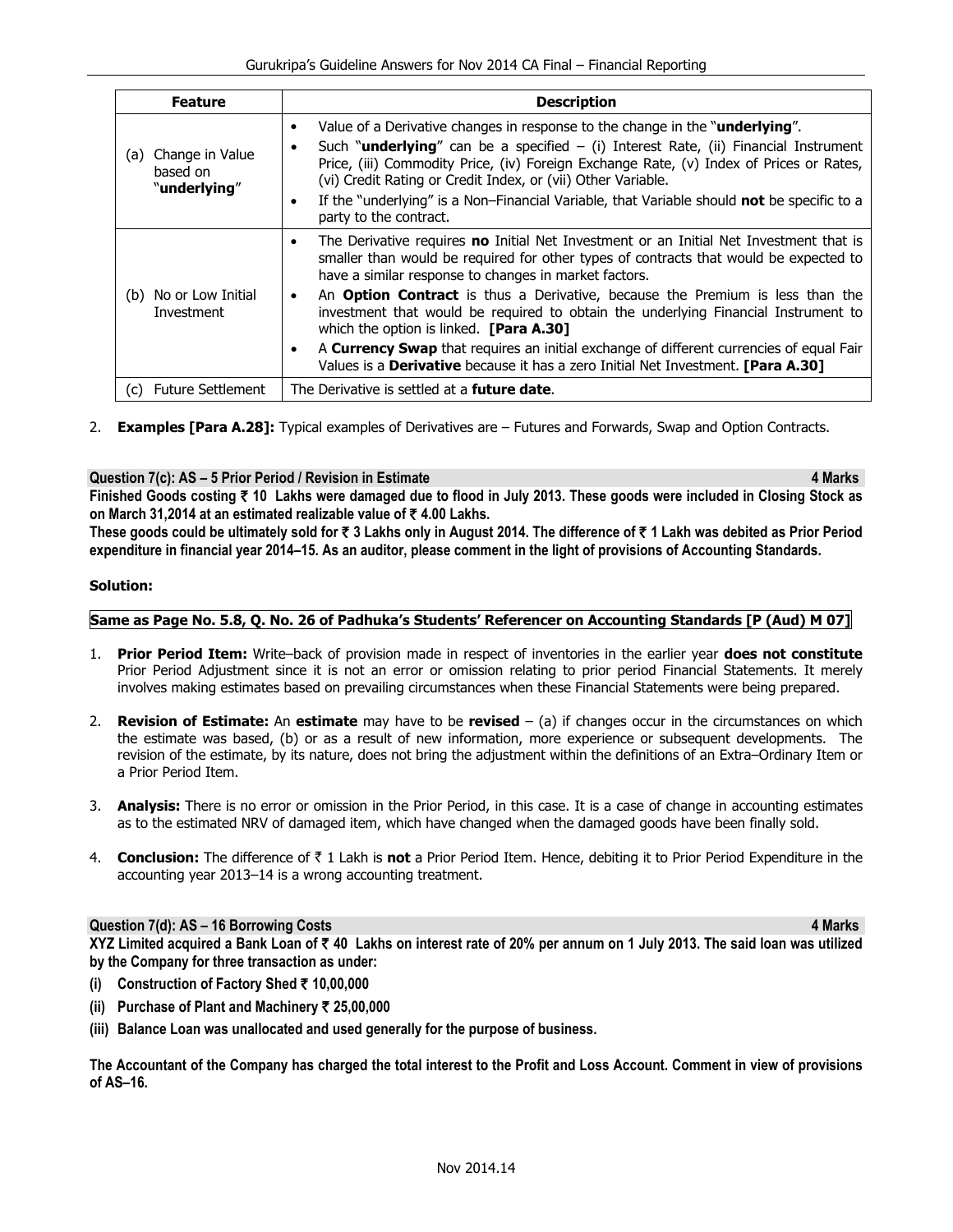# **Solution:**

# **Similar to Page No. 16.4, Q. No. 11 & 12 of Padhuka's Students' Referencer on Accounting Standards**

# **[M 11, N 11 (Mod.), F (A/c) – RTP, M 99, N 02, F (Aud) – M 96, P (A/c) – RTP, N 04, M 10 (Mod.)]**

| <b>Purpose / Utilisation</b> | Loan Amt.  | <b>Interest Amount</b>                                           | <b>Accounting Treatment</b>                              |
|------------------------------|------------|------------------------------------------------------------------|----------------------------------------------------------|
| Construction of Factory Shed | ₹ 10 Lakhs | ₹ 10 Lakhs × 20% × $\frac{9}{12}$   $\uparrow$<br>$=$ ₹ 1,50,000 | Added to Cost of Factory Shed as per AS-16.              |
| Purchase of Machinery        | ₹ 25 Lakhs | ₹ 25 Lakhs × 20% × $\frac{9}{12}$<br>$= ₹ 3,75,000$              | Added to Plant & Machinery as per AS-16.                 |
| <b>Other Purposes</b>        | ₹ 5 Lakhs  | ₹ 5 Lakhs × 20% × $\frac{9}{12}$<br>$= ₹75,000$                  | Written off to P&L A/c as <b>Expense</b> , as per AS-16. |
| <b>Total</b>                 | ₹40 Lakhs  | ₹ 52.20 Lakhs                                                    |                                                          |

# The treatment for the Total Interest is as under –

#### **Question 7(e): AS – 12 Government Grants 4 Marks**

**Samrat Limited has set up its business in a designated backward area which entitles the Company for subsidy of 25% of the total investment from Government of India. The Company has invested** ` **80 Crores in the eligible investments. The Company is eligible for the Subsidy and has received** ` **20 Crores from the Government in February 2014. The Company wants to recognize the said Subsidy as its Income to improve the bottom line of the Company. Do you approve the action of the Company in accordance with the Accounting Standards?** 

#### **Solution:**

**Similar to Page No. 12.9, Q. No. 26 of Padhuka's Students' Referencer on Accounting Standards [F (A/c) –** 

# **N 92, N 95, F (Aud) – RTP, P (A/c) – RTP, M 08**

- 1. The Government Grants may be in the nature of Promoters' Contribution, i.e.
	- (a) they are given with reference to the Total Investment in an undertaking, or
	- (b) by way of contribution towards its Total Capital Outlay, (e.g. Central Investment Subsidy Scheme)
- 2. They cannot be shown as income in the Profit and Loss Account . Such Grants are **not** ordinarily expected to be repaid. Hence they are treated as **Capital Reserve,** and as part of Shareholders' Funds which cannot be distributed as dividend or considered as Deferred Income.
- 3. Only Grants which are not revenue in nature can be capitalized. The correct treatment is to credit the Subsidy to **Capital Reserve.**